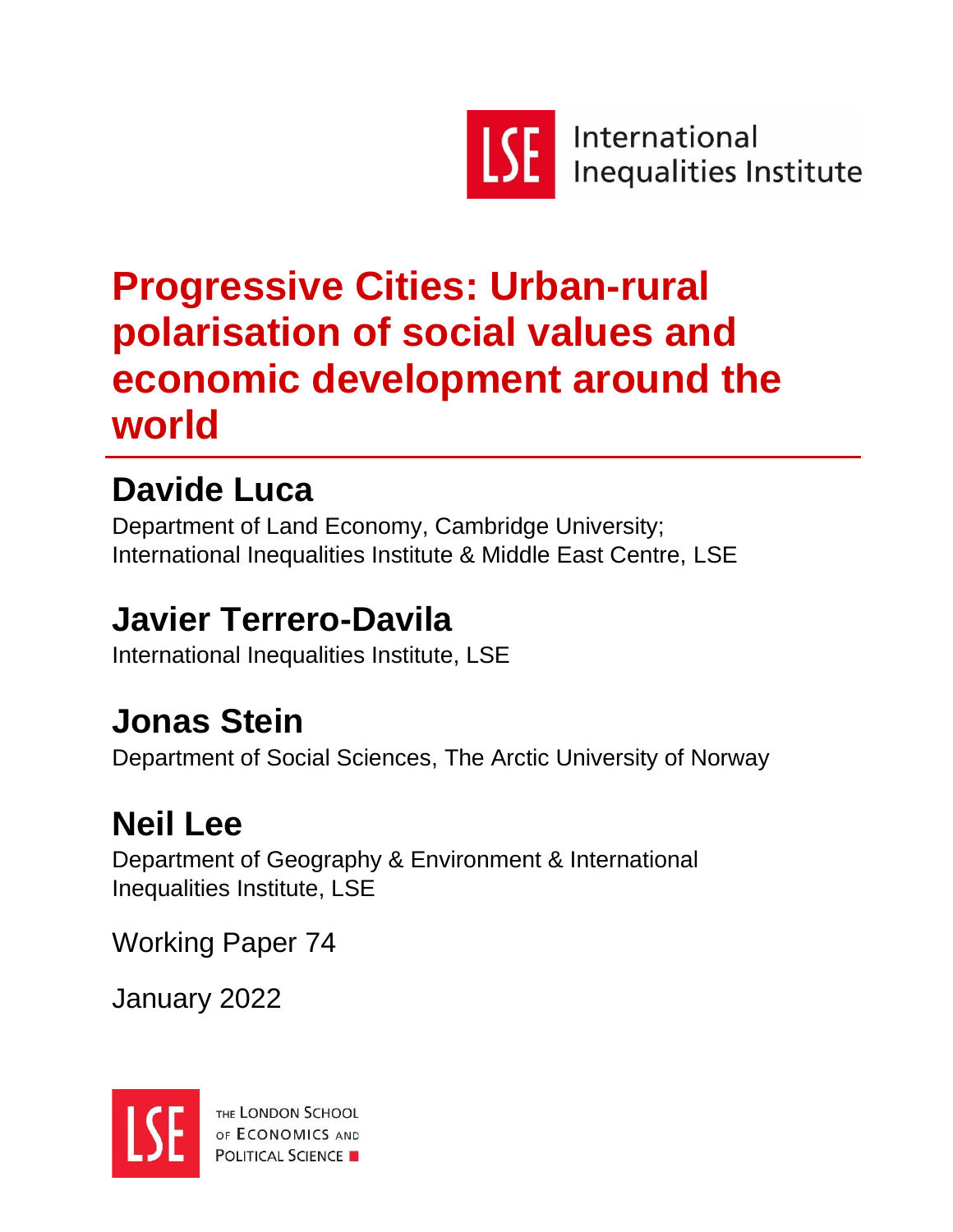## **LSE International Inequalities Institute**

The International Inequalities Institute (III) based at the London School of Economics and Political Science (LSE) aims to be the world's leading centre for interdisciplinary research on inequalities and create real impact through policy solutions that tackle the issue. The Institute provides a genuinely interdisciplinary forum unlike any other, bringing together expertise from across the School and drawing on the thinking of experts from every continent across the globe to produce high quality research and innovation in the field of inequalities.

In addition to our working papers series all these publications are available to download free from our website: [www.lse.ac.uk/III](http://www.lse.ac.uk/III)

For further information on the work of the Institute, please contact the Institute Manager, Liza Ryan at [e.ryan@lse.ac.uk](mailto:e.ryan@lse.ac.uk)

International Inequalities Institute The London School of Economics and Political Science Houghton Street London WC2A 2AE

Email: Inequalities.institute@lse.ac.uk

Web site: [www.lse.ac.uk/III](http://www.lse.ac.uk/III)

**W** @LSEInequalities

© Davide Luca, Javier Terrero-Davila, Jonas Stein, Neil Lee. All rights reserved.

Short sections of text, not to exceed two paragraphs, may be quoted without explicit permission provided that full credit, including © notice, is given to the source.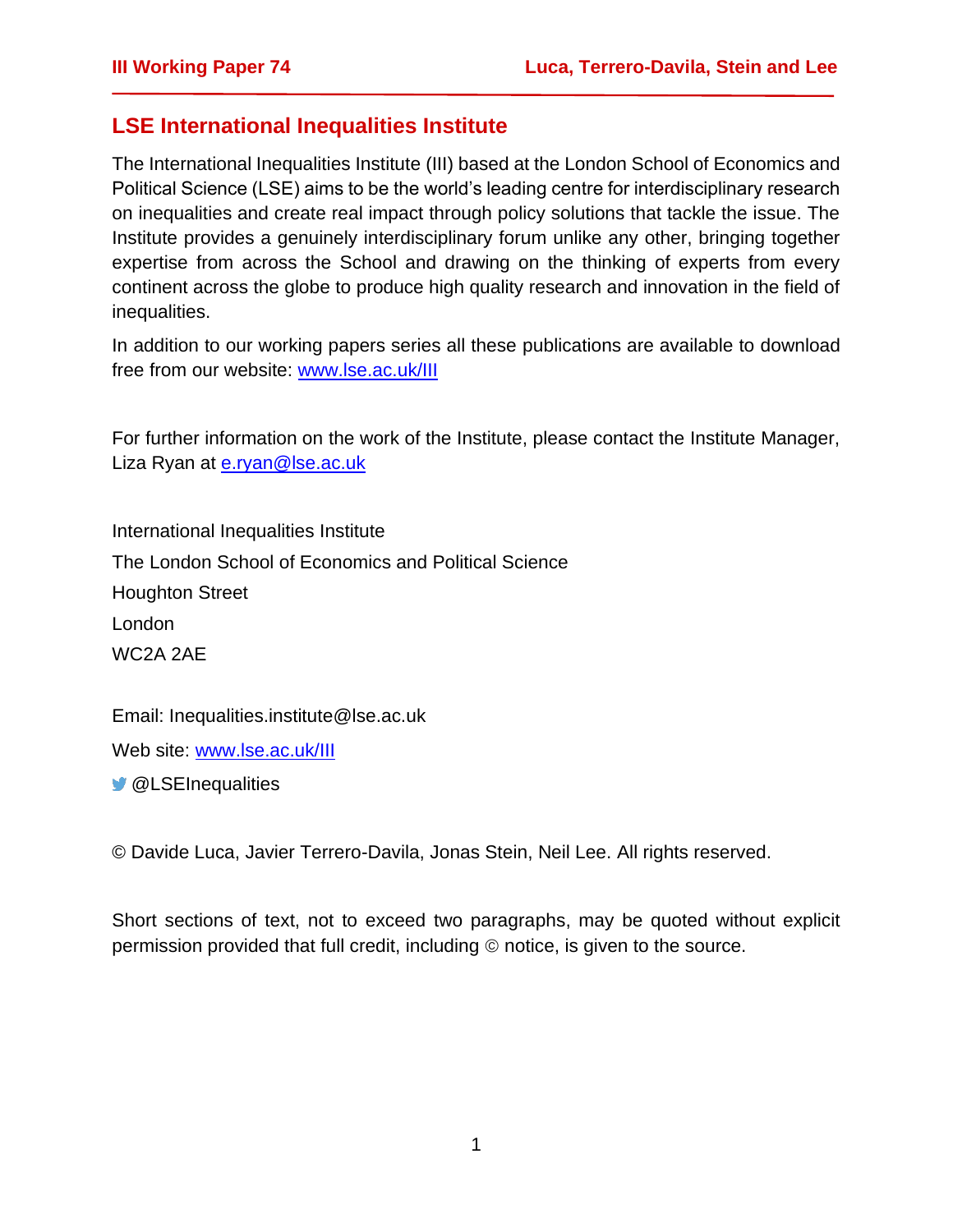# **Acknowledgments**

This project was funded by the LSE's International Inequalities Institute. We are grateful to Alice Evans, David Soskice, Pablo Navarrete-Hernandez, and participants at an internal International Inequalities Institute working group, at the 2021 Regional Studies Association e-conference, and at the University of Chile's Global Habitat seminars for help. Our thanks to Lawrence McKay for sharing his geocoded data.

## **Abstract**

In contrast to the conservative values of rural populations, cities are often seen as bulwarks of liberal, progressive values. This urban-rural divide in values has become one of the major fault lines in western democracies, underpinning major political events of the last decade, not least the election of Donald Trump. Yet, beyond a small number of countries, there is little evidence that cities really are more liberal than rural areas. Evolutionary modernisation theory suggests that socio-economic development may lead to the spread of, progressive, self-expression values but provides little guidance on the role of cities in this process. Has an urban-rural split in values developed across the world? And does this gap depend on the economic development of a country? We answer these questions using a large cross-sectional dataset covering 66 countries. We show that there are marked and significant urban-rural differences in progressive values, defined as attitudes to immigration, gender rights, and family life. These differences exist even when controlling for observable compositional effects, suggesting that cities do play a role in the spread of progressive values. Yet, these results only apply at higher levels of economic development suggesting that, for cities to leave behind rural areas in terms of liberal values, the satisfying of certain material needs is a prerequisite.

**Keywords:** urban-rural polarisation; progressive values; cities; modernisation; economic development.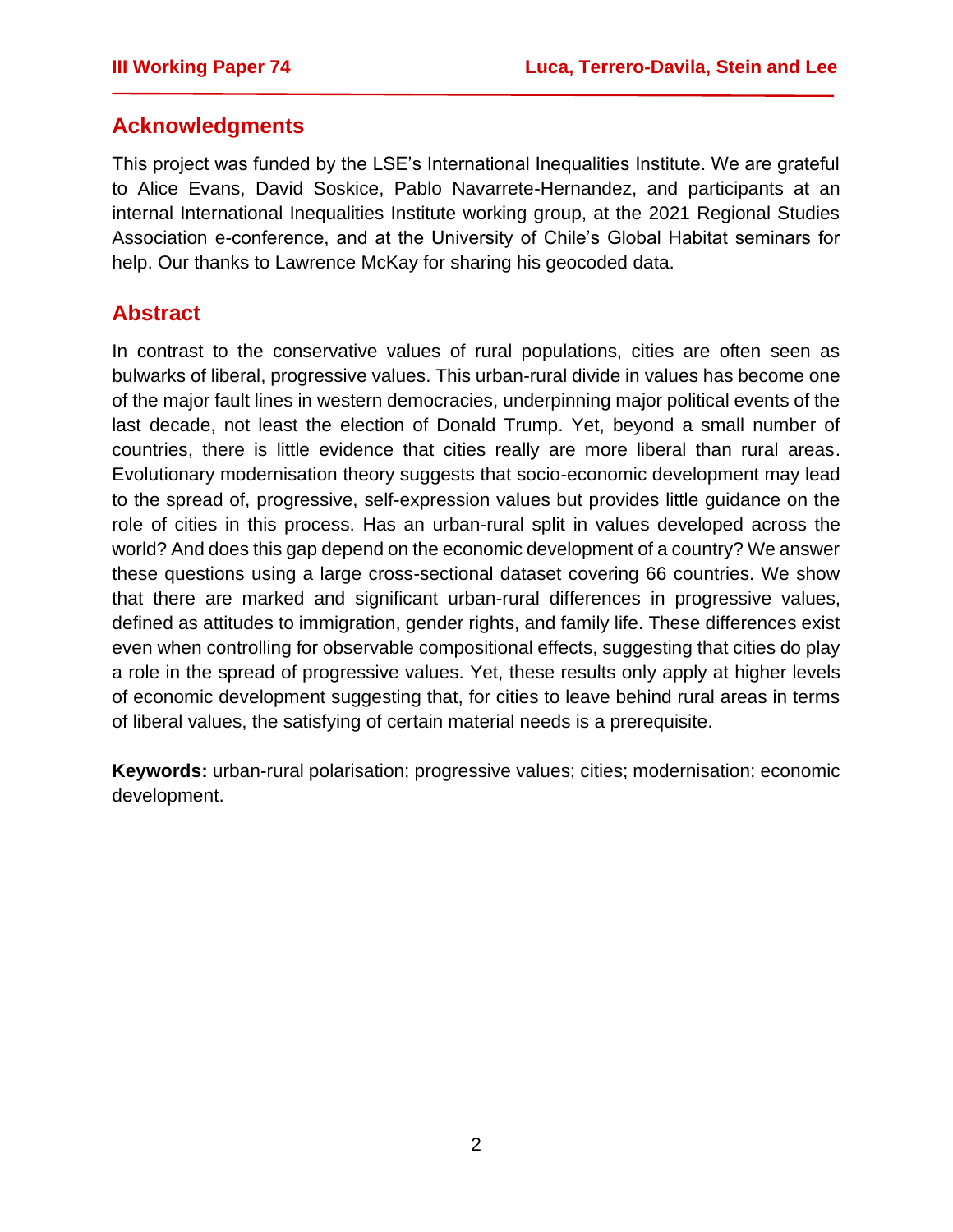#### **1. Introduction**

Polarisation between urban and rural areas has become one of the world's most important political cleavages (Cramer, 2016; Ford and Jennings, 2020; Iammarino et al., 2019; Jennings and Stoker, 2016; Maxwell, 2019; Wilkinson, 2018). Values are, it is argued, at the root of this division. City populations tend to be more diverse, better educated, and more likely to do knowledge-based work. Because of this, the conventional wisdom is that city-dwellers also hold progressive values around gender rights, homosexuality, immigration, and the family. The idea that cities have grown apart from the conservative areas surrounding them has become one of the dominant trends in modern political thought. This has been taken up by popular commentators such as the FT's Simon Kuper (2019), who argued that "Famously, today's big political divide is between liberal cities and their populist hinterlands".

Yet, while the view that cities are important locations for liberal values is widespread, this belief is based on recent political events - Brexit, Trump, the Gilets Jaunes - in a small number of rich countries (cf. Huijsmans et al. 2021; Kenny and Luca 2021; Maxwell 2019). Recent efforts have moved beyond 'Western' countries, and explored paradigmatic cases in contexts such as East Asia (Evans, 2019). However, we still lack systematic crosscountry evidence across other continents. Moreover, the classic theoretical explanation for the spread of progressive, self-expression values, i.e., modernisation theory, does little to explain why there might be sub-national variations in these attitudes. Focusing on one specific value, support for gender rights, Evans (2019: p. 962) recently argues that while "many scholars regard it as a truism that support for gender equality is higher in cities, they rarely explain sub-national variation in gender relations". Similarly, Ayoub and Kollman (2020) suggest that cities played a key role in the expansion of lesbian, gay, bisexual, transgender and intersex (LGBTI) rights across Europe. However, little work has systematically considered the intersection between economic development, cities, and social values across the world.

In this paper we address this omission and present new evidence on how progressive attitudes vary between urban and rural areas across countries at different levels of development. We argue that this is an important question: it tells us about how economic development feeds through into progressive values, and it helps us understand the role of cities in driving these changes. This becomes even more relevant in a context of polarisation driven by a new urban-rural political cleavage emerging in many advanced economies. We define as progressive those values reflecting "greater tolerance for ethnic, cultural, and sexual diversity and individual choice concerning the kind of life one wants to lead"(Inglehart, 1997: p. 23). These emerge in the 1960s as postmodernization drives a cultural shift towards self-expression and tolerance in advanced economies (Idem). In this study, we consider three main types of values: attitudes to gender rights, family values, and immigration. We draw on a dataset combining the World Values Survey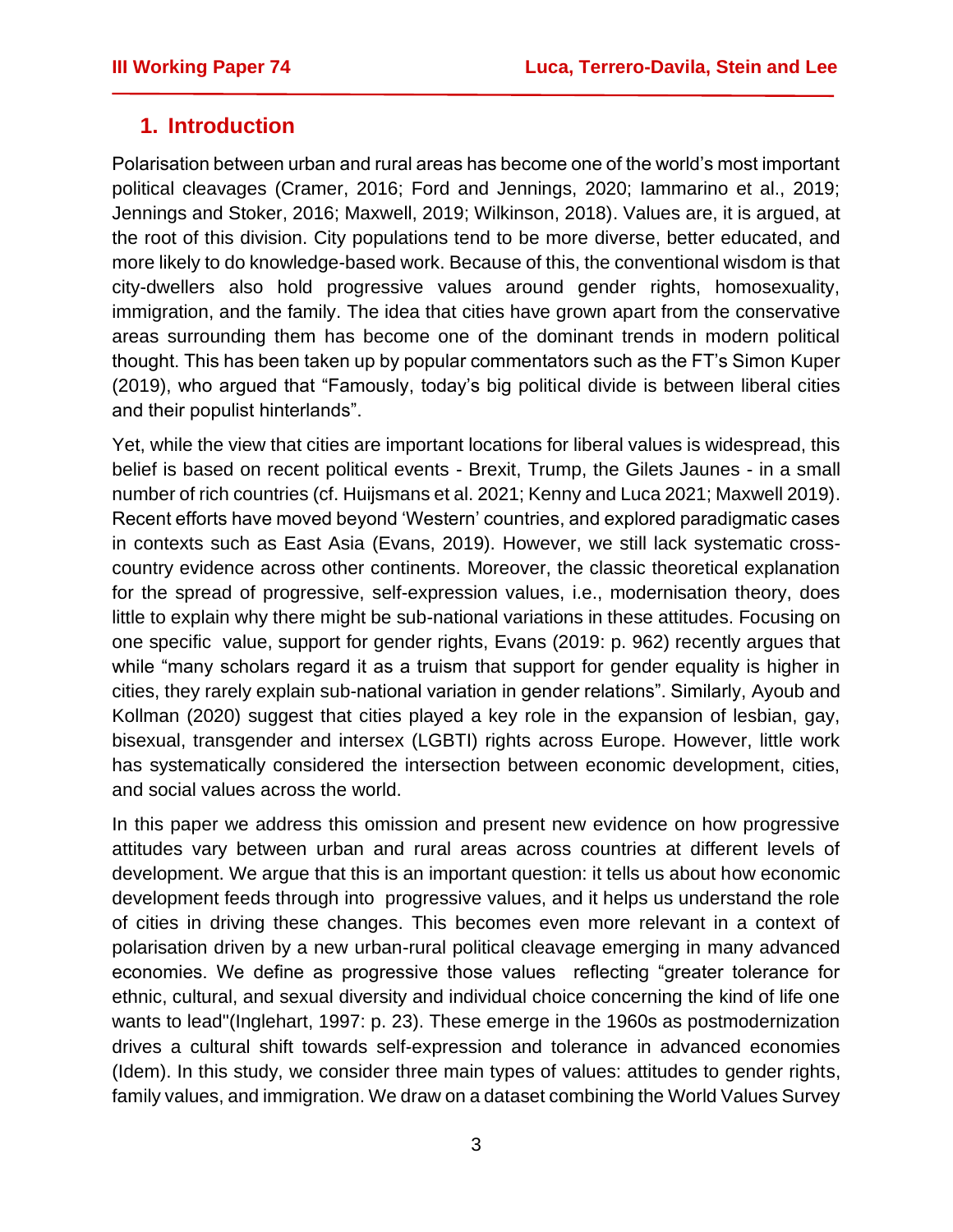and the European Value Study, two compatible cross-sectional surveys with over 80,000 respondents in 66 countries, representing around 4.3 billion people, or close to half of the world population.

Combining sociological modernisation theory, research on the geographies of individual attitudes, and urban theory around the economic and social role of cities, we consider two important questions: (1) Is there an urban-rural gap in progressive values? (2) Does this vary at different levels of material development?

Our results show that while urban areas are, in general, more liberal than their rural hinterlands, this effect fades for countries with lower levels of economic prosperity. Liberal cities of the rich world seem to be growing apart, but less so in lower-income countries. This, we argue, is consistent with modernisation theory, which suggests that economic development will be accompanied with social change, but only if we consider the further role of cities in providing choice, exposure, socialisation spaces and raising opportunity costs of in-group dynamics. Plausibly, this is accompanied by a self-reinforcing process through which the socially liberal move to cities. Our results also suggest that this gap is not only the result of composition effects, as different observable characteristics between rural and urban dwellers explains only partly the correlation between individual attitudes and place of residence.

Overall, our research contributes to a growing literature which considers polarisation between urban and rural areas as a social and political cleavage. Much of this literature has generalised from the United States, in particular the 2016 election of Donald Trump (e.g., Johnston, Manley, Jones, & Rohla, 2020), or from Europe. For example, a set of studies have begun to consider these issues in a cross-national context, considering urban-rural differences in political trust (McKay et al., 2021; Mitsch et al., 2021; Stein et al., 2021) and political attitudes (Kenny and Luca, 2021) using the European Social Survey. Other studies have used the World Values Survey to investigate urban-rural differences in political trust (e.g., McKay et al., 2022). However, to the best of our knowledge, this is the first paper to empirically test urban-rural differences in progressive attitudes – which are the subject of so much popular and academic discussion – beyond the contexts of North America and Europe.

In so doing, our research also aims to engage with the separate but related bodies of literature on 'planetary urbanism' (Brenner and Schmid, 2015), and on 'progressive cities' (Douglass et al., 2019). In the last decades, many urban theorists have challenged overly simplistic theoretical approaches to cities rooted in the Euro-American experience and the view of global urbanism as a homogenous phenomenon. By contrast, contributions highlight the multifaceted and spatio-temporal heterogeneity existing between cities across the world, especially once one takes into account the urban experience in the global South (Peck, 2014; Roy, 2009; Schindler, 2017; Sheppard et al., 2013). Relatedly, a separate strand of literature explores the ways to foster 'progressive urban governance',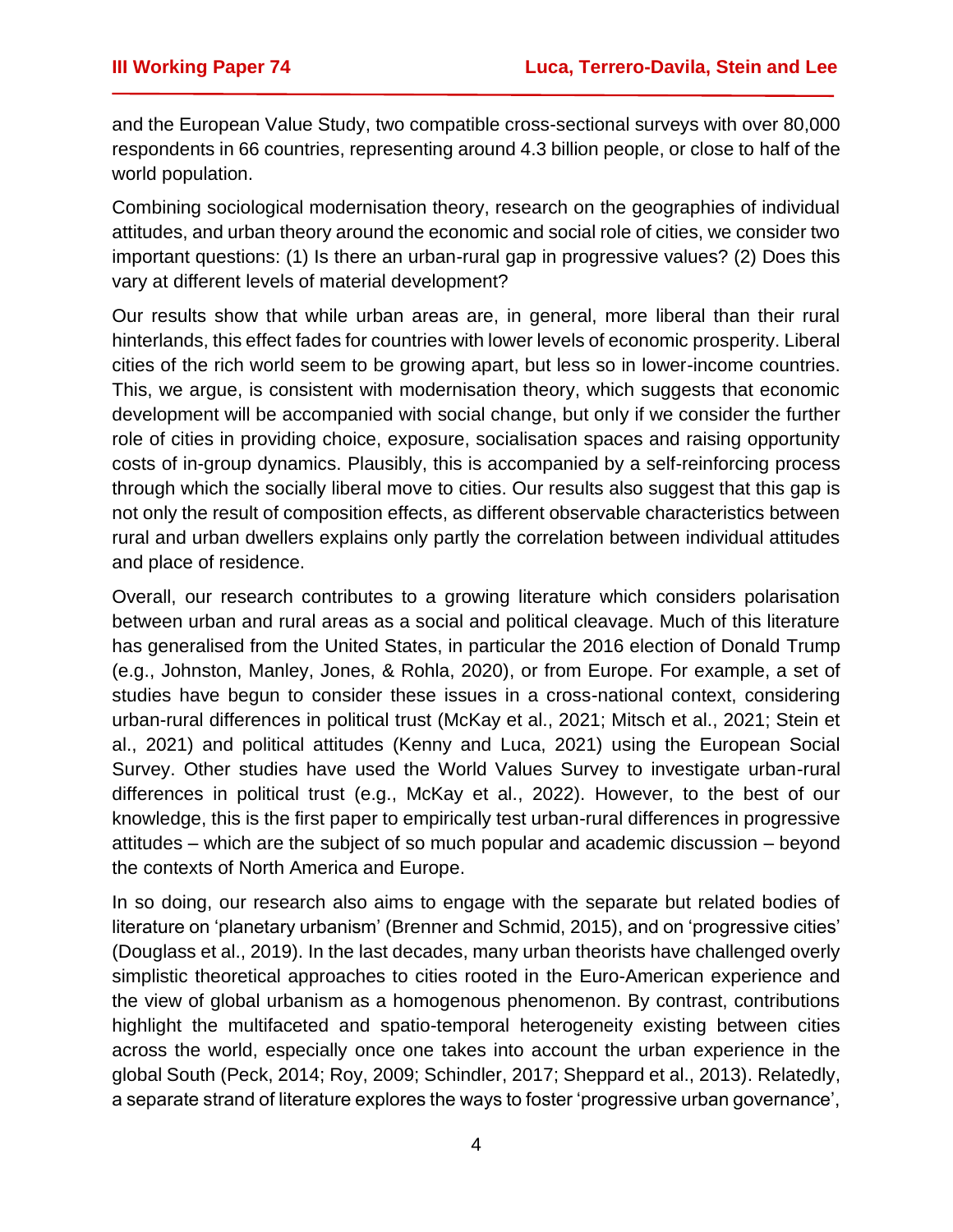that is, to expand the 'right to the city' in the pursuit of inclusive spatial and social justice (Harvey, 2003; Marcuse, 2010; Soja, 2010). Progressive urban governance, it is argued, relies on broad cultures of political trust and on feelings of belonging in inclusive local identities (Douglass et al., 2019). Connecting to these two separate bodies of urban research, our contribution aims to show how the link between urbanisation and progressive values is not univocal but, instead, contingent on a country's level of material prosperity.

Our paper is structured as follows. We first outline the theoretical channels through which socially liberal values spread, but also why there may be differences in these values between urban and rural areas. Next, we outline the World Values Survey and European Value Study, and we discuss how we will use this data to test our hypotheses. Section four presents our regression models and the results. Finally, we conclude by arguing that these changes are likely to be driving much of the political cleavage between urban and rural areas.

#### **2. Modernisation and the 'disruptive power' of cities**

The dominant theory for the spread of liberal attitudes across the world has been modernisation theory. Dating back to Marx and Weber, the basic version of this theory suggests that socio-economic development will lead to changes in values as individuals move from a focus on meeting basic needs to one where they are better able to make choices, i.e. the so-called 'silent revolution' (Inglehart, 1977, 1997). In Inglehart's (2018) formulation, there are two processes driving this change. The scarcity hypothesis suggests that the most pressing needs are dealt with first, and that when people are secure, they focus on postmaterialist goals such as 'belonging, esteem and free choice'. The possibility of taking survival for granted "brings cultural changes that make individual autonomy, gender equality, and democracy increasingly likely, giving rise to a new type of society that promotes human emancipation on many fronts" (Inglehart and Welzel 2005, p. 149).

Inglehart's second hypothesis suggests that this will take time (Inglehart, 2018): the socialisation hypothesis indicates that there will be a time-lag in how the scarcity hypothesis will operate, as it will take time for generations to replace each other and values to change.

These processes will operate in complex, path-dependent ways and there is no one route towards social liberalisation. The transformation of cultural values in a progressive direction is neither homogenous nor unidirectional and, for example, modernisation can 'go in reverse' when people's sense of security is being eroded (Inglehart and Norris, 2017). As it is argued, this is what has recently happened across many cities and regions in Europe and North America affected by relative economic decline, diminishing job security, or rising spatial inequality (cf. McCann 2019; Mutz 2018; Rodríguez-Pose 2018;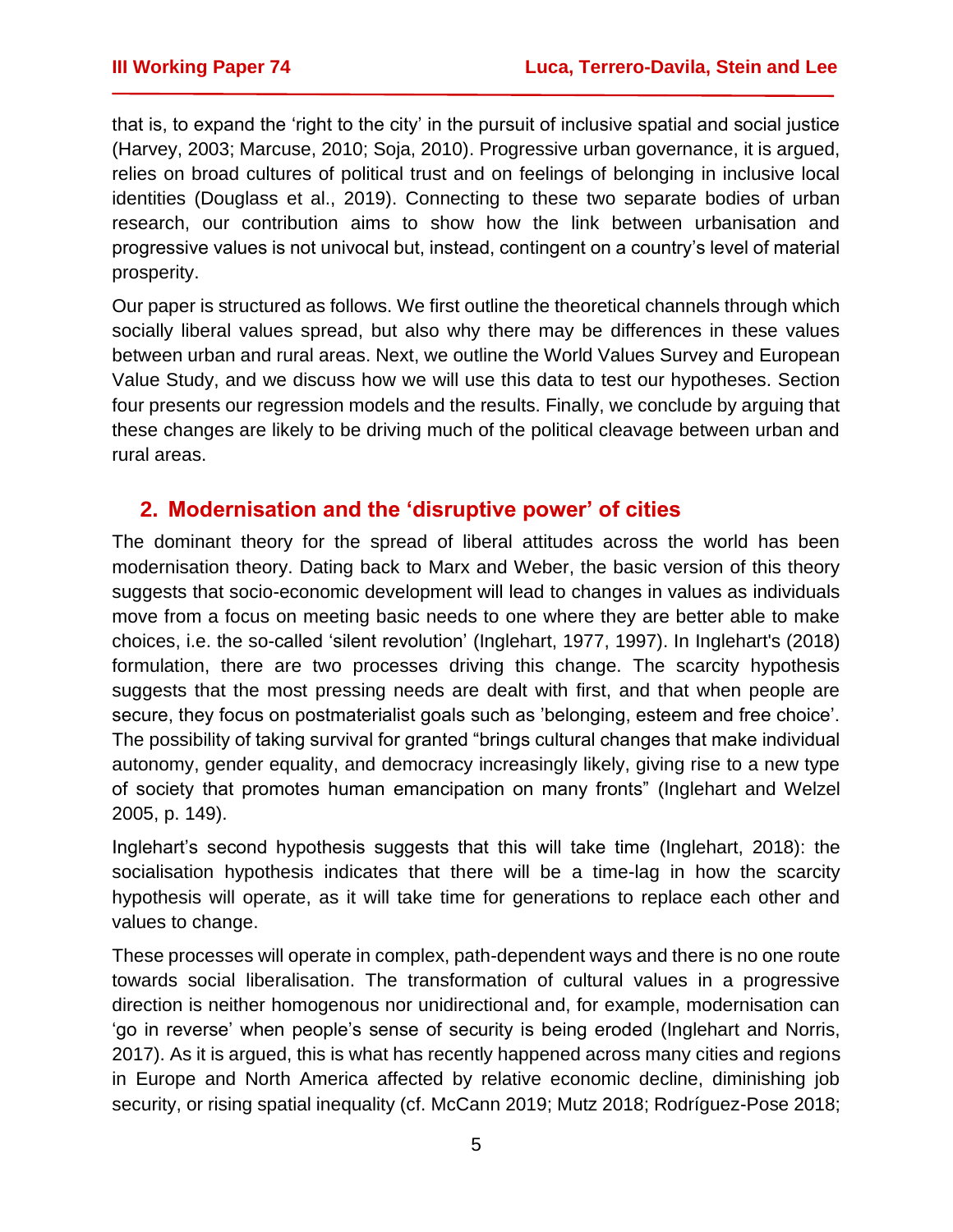Rodrik 2020). But, overall, the idea is that economic prosperity and individual security progressively lead to a relative decline of conformist, in-group attitudes and a growing spread of liberal attitudes in advanced countries. While it cannot explain individual cases which are both rich and illiberal, such as Saudi Arabia, the theory has been used to explain changing values across many countries.

Cities rarely form a central part of debates about modernization theory, which have tended to focus on the nation state as a unit of analysis due to what has been described as 'methodological nationalism' (Jeffery and Schakel, 2013; Wimmer and Glick Schiller, 2002). But they do serve two key functions which are stressed in modernisation theory. The first is socialisation, the method through which, in Inglehart's (2018) view, new values consolidate. While values traditionally spread through generations, cities allow the rapid transmission of information and values between diverse contemporaneous groups. Major urban cities are diverse – or, in some cases, 'super-diverse' (Vertovec and Cohen, 2002; Wessendorf, 2014) – contexts in which more frequent interaction with 'the different' modifies attitudes. Cities across the world differ vastly in terms of urban structure, sociocultural fabric, and other key aspects which promote or hinder interaction across groups (e.g., through spatial segregation). Overall, however, urban dwellers are, as a general rule, likely to interact more frequently with segments of the population that are perceived as threatening in the conservative imaginary, such as LGTBQ+ community members and migrants. This, on average, may promote greater tolerance in urban settings relative to rural areas, where the interactions with 'the different' are scarcer. In these areas, remoteness frequently implies a lack of interaction with different people (Gimpel et al., 2020). Urban areas also provide a variety of role models who can show, for example, women in non-traditional gender roles and so lead to the quicker adoption of these skills (Evans, 2019).

Second, cities are more likely to provide enhanced choice. According to Inglehart (2018: 3), "modernization brings economic development, democratization and growing social tolerance – which are conducive to happiness because they give people more freedom of choice in how to live their lives." This freedom of choice is particularly important in cities, as they provide diverse stimuli and the diversity of lifestyle choices which allow people to select into different groups (Jacobs, 1969). As stressed earlier, not all cities across the world provide the same freedom of choice. Yet, on average – we suggest – a child growing up in a city is likely to be exposed to a much wider variety of social groups than one raised in the countryside. Overall, cities are more likely to meet people's nonmaterial needs for culture, contacts with diversity, and interactions with different groups into which individuals can then self-select.

If modernisation theory provides a broad conceptual framework for understanding sociocultural change, others have sketched out theories of social change specific to cities. For example, in a study of Cambodia, Evans (2019) focuses on gender equality, one aspect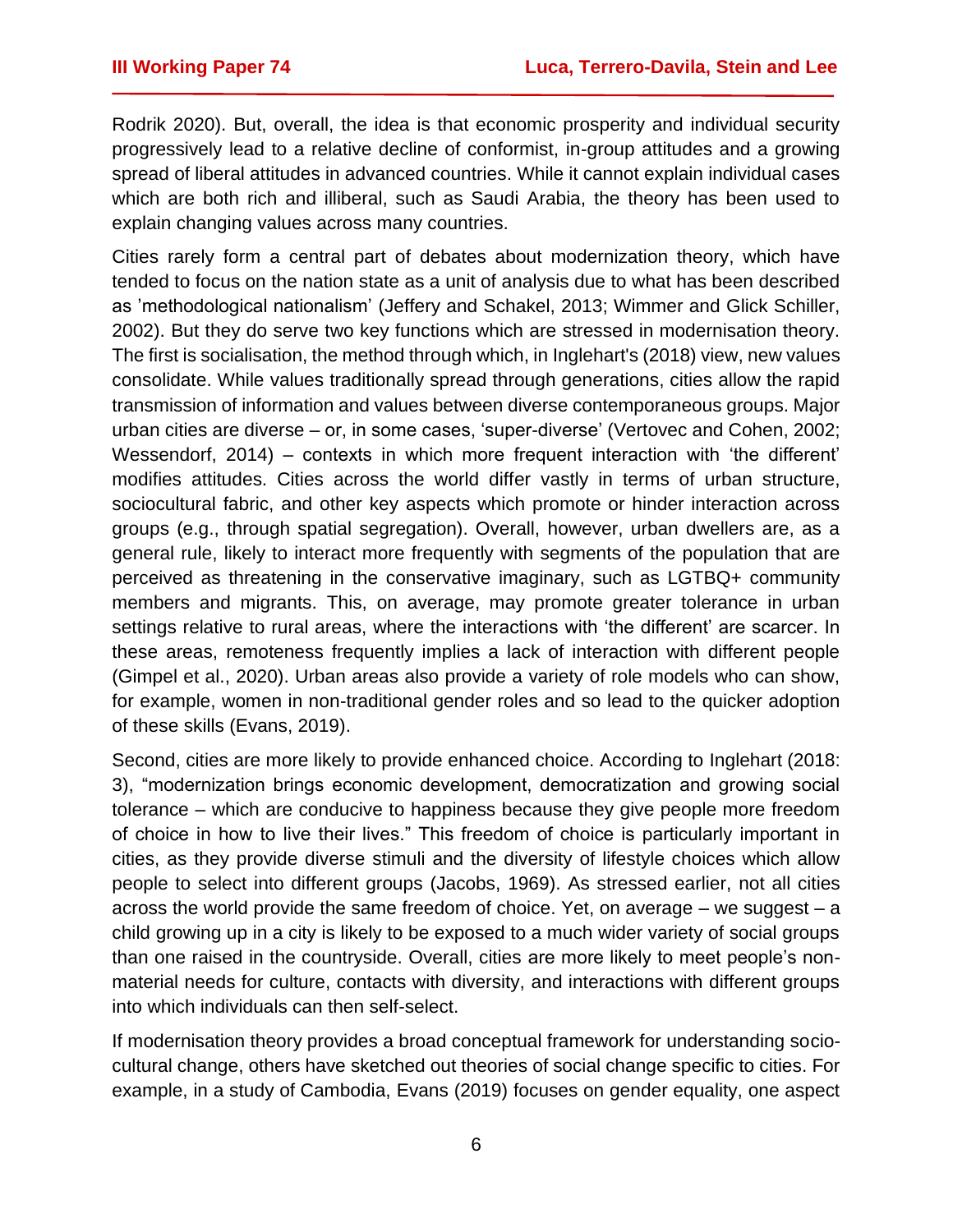of progressive attitudes which we consider here. She develops a theory based on three factors: self-interest, or the increased opportunity cost of women working in the home; exposure, or increased exposure to women performing valued roles in cities; and association, as they make it easier to challenge established gender norms. Testing these hypotheses, she argues for the "disruptive power of cities" (pp. 979) and for the importance of 'association' whereby access to information and public spaces allows women to challenge the existing value-system. Similarly, Ayoub and Kollman (2020) argue that since the 1990s cities played a key role in the expansion of lesbian, gay, bisexual, transgender and intersex (LGBTI) rights across Europe. Specifically, they suggest that, across the continent, urbanisation has strengthened LGBTI rights by facilitating collective organisation among movements, and by enhancing their visibility and political advocacy.

A growing amount of urban theory has challenged the view of global urbanism as a homogenous phenomenon and, instead, highlighted the multifaceted and spatio-temporal heterogeneity existing between cities across the world. In particular, the literature underlines how different forms of urbanisation may differ substantially across different countries, and between 'global North' and 'global South' contexts (Peck, 2014; Roy, 2009; Schindler, 2017; Sheppard et al., 2013). Hence, we posit, not all cities may offer the same preconditions for progressive attitudes to thrive. Consistent with the scarcity hypothesis, Inglehart (1977) suggests that the emergence of progressive values is linked to the appearance of an economically secure middle class. Although over the last decades across many areas of the 'global South' there has been an expansion of this class, the majority of this growth has taken place in a few Asian countries (Kharas, 2017; Ravallion, 2010). By contrast, rapid urbanisation in less developed countries has often brought about urban poverty and a rapid expansion of slums, where health, economic and security challenges prevail (Glaeser and Sims, 2015; Parnreiter, 2021; Sarzynski, 2012; UN‐ Habitat, 2004) .

Beyond the material perspective, some of the 'global South' contexts may miss strong liberal institutions, which are indispensable for the safeguarding of individual freedoms. For this reason, polities without sufficient safeguards of individual freedoms may not offer the preconditions necessary to make cities promoters of progressive thinking, such as the ability of citizens to choose freely among different lifestyles, the exposure to nonconforming ideas, and the freedom of association. As a result, it is unclear whether the apparent urban-rural divide observed in developed countries is also a consistent feature in less advanced economies. Building on these theoretical observations, we test the following primary hypotheses in the next part of the paper.

*H1: Across the world, there is a significant gap in individual values along the urban-rural continuum, and this gap is linked to the contextual effect of place.*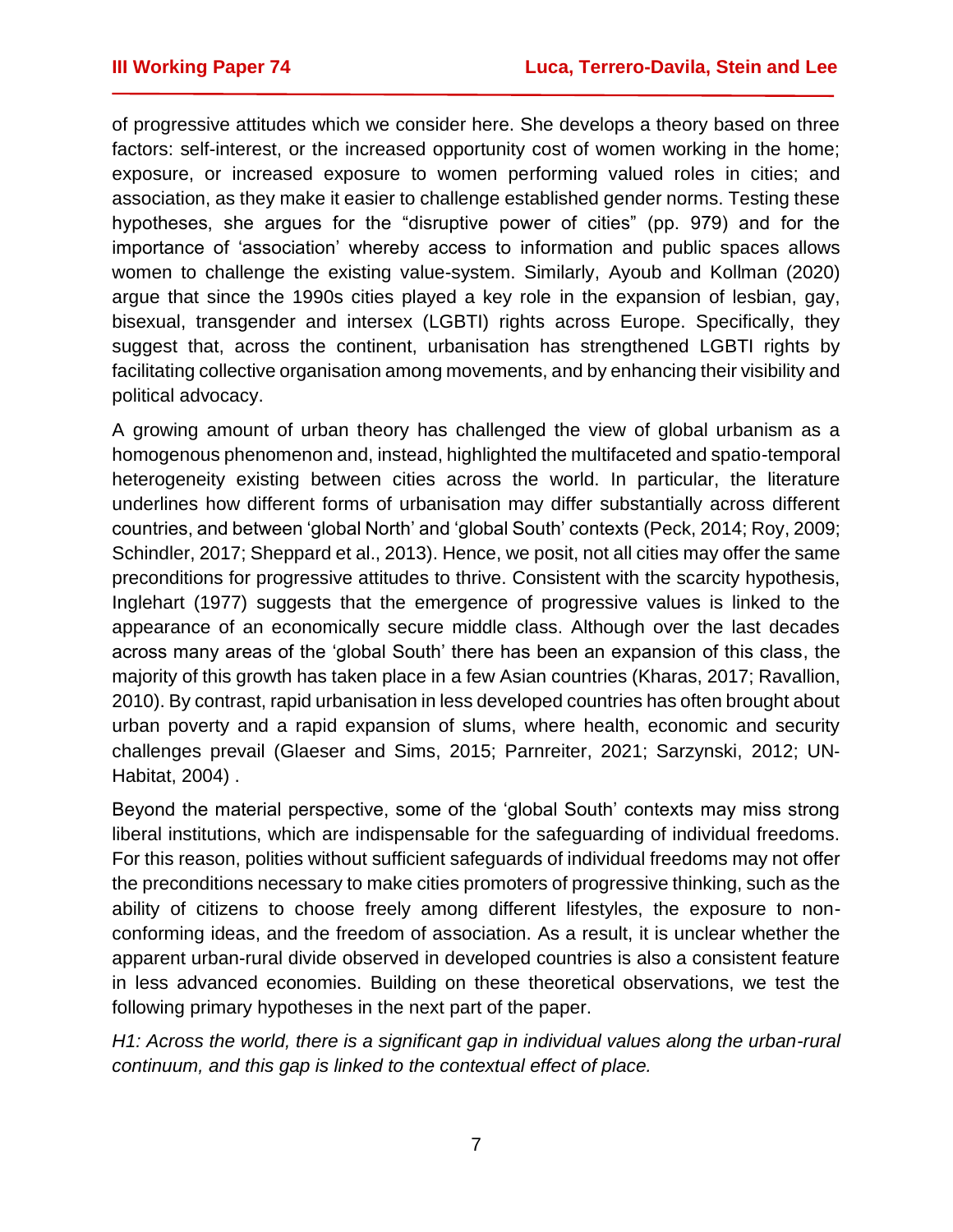*H2: On net, and holding idiosyncratic country characteristics constant, these divides become apparent at higher levels of socioeconomic development.*

While our two main hypotheses posit that cities may foster progressive thinking, especially in countries at higher level of socioeconomic development, an alternative explanation of potential differences in individual attitudes across the urban-rural continuum draws on composition effects (Maxwell, 2019). The composition of the population of urban areas will vary - in terms of their demographics, education, and so on. This is likely to matter significantly for their values. Balancing against these forces will be self-reinforcing processes of selective sorting. Urban-rural migration is selective and individuals who move will have different characteristics. Migration within countries is often determined by national cultural norms. Although often driven by economic motives, it is also linked to social desires, in particular the desire for young people to experience the cultural benefits of major cities (Green, 2017).

The issue of sorting is not straightforward, because migrating might itself spur changes in those that move, favouring therefore the contextual hypothesis. As Lee, Morris, & Kemeny, (2018) argue, mobility provides exposure to new ideas, peoples, and cultures, expands social networks, and breaks up established group identities. Cities bring people from different backgrounds into proximity, help them share ideas, and can spread progressive values and practices. Nevertheless, we test for the following alternative hypothesis.

#### *H.A: Differences in attitudes along the urban density divide are not explained by contextual effects but, instead, by composition effects.*

To conclude, we suggest that few studies have tested these hypotheses across the world. Traditionally, territorial political analyses have mainly focused on political behaviour (Lipset and Rokkan, 1967; Rokkan and Urwin, 1983). In the wake of the populist resurgence of the mid-2010s, there have been many studies on urban-rural political division. Most studies have focused on the United States (Cramer, 2016; Gimpel et al., 2020; Rodden, 2019), and Europe (e.g., Ford and Jennings 2020).. Besides, there are fewer studies about how urban-rural divide is linked to values. Huijsmans, Harteveld, van der Brug, & Lancee (2021) show a divergence of cultural attitudes around immigration, multiculturalism, and European integration between urban and rural areas of the Netherlands from 1979 until 2017. Using the European Social Survey, Mitsch, Lee, & Ralph Morrow (2021) show a growing divergence of political trust between urban and rural areas. In a similar study, Kenny & Luca (2020) show political attitudes differ as well. In a study of immigration attitudes in large European cities, Maxwell, (2019: p. 472) notes the presence of both sorting and self-selection effects: "Large European cities have more positive immigration attitudes than rural areas because those cities have larger percentages of residents who are highly educated and professionals and because people with positive immigration attitudes self-select into large cities." Again, these studies tend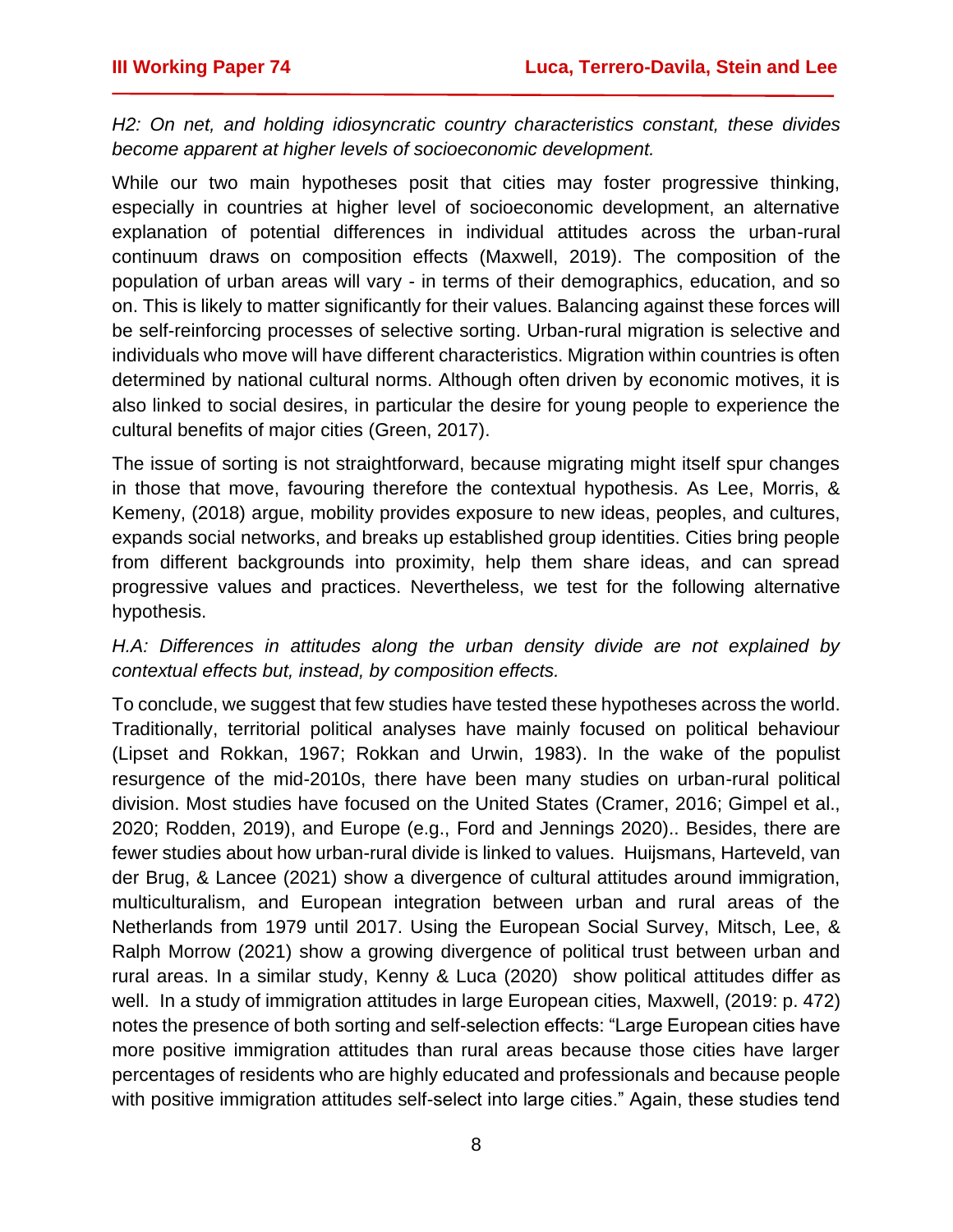to be focused on the United States or Europe. There is, to date, little evidence on how this varies in other world contexts, particularly in less advanced economies.

## **3. Progressive attitudes in urban and rural areas**

In this paper, we focus on two research questions: (1) Are there structural urban-rural divides in progressive attitudes across the world? (2) Is this gap different across countries at different development stages?

#### **Data - The World Value Survey & The European Value Survey**

To answer our research questions, we use data from two country-level surveys: The World Values Survey (WVS) and The European Values Study (EVS). These surveys are representative of all individuals 18 and older residing within private households in each country, irrespective of their nationality. Although the surveys are collected by national teams, these must comply with several rules, such as a minimum sample size  $(N = 1000$ for countries below 2 million and  $N = 1500$  otherwise) and the implementation of a common questionnaire. To correct for small deviations in several dimensions relative to census data or country statistics – including the urban-rural distribution, we use survey weights included in most countries. Since both datasets offer an overlap of variables and collaborate on the survey design, they can be integrated. Specifically, we use the last waves of the WVS (7th wave) and the EVS (5th wave), whose surveys cover the period from 2017 to 2021.

We limit the analysis to the last wave of both surveys since prior waves have three limitations. First, they include too few low-income countries to test our second hypothesis. Second, many countries lack a homogeneous urbanisation variable. Third, early waves lacked coverage of rural areas, particularly in developing countries. Besides, we also exclude from the analysis all countries where questions on any of the value dimensions we consider were not recorded.

The final sample has around 81.500 observations in 66 countries: 29 high-income countries, 23 upper-middle countries and 14 lower-middle and low-income countries. For this income categorisation we follow the most up-to-date World Bank's (2020) classification.<sup>1</sup> Table 1 shows the list of countries covered, classified by income groups.

See [https://datahelpdesk.worldbank.org/knowledgebase/articles/906519-world-bank-country-and](https://datahelpdesk.worldbank.org/knowledgebase/articles/906519-world-bank-country-and-lending-groups)[lending-groups,](https://datahelpdesk.worldbank.org/knowledgebase/articles/906519-world-bank-country-and-lending-groups) accessed on 10 June 2021.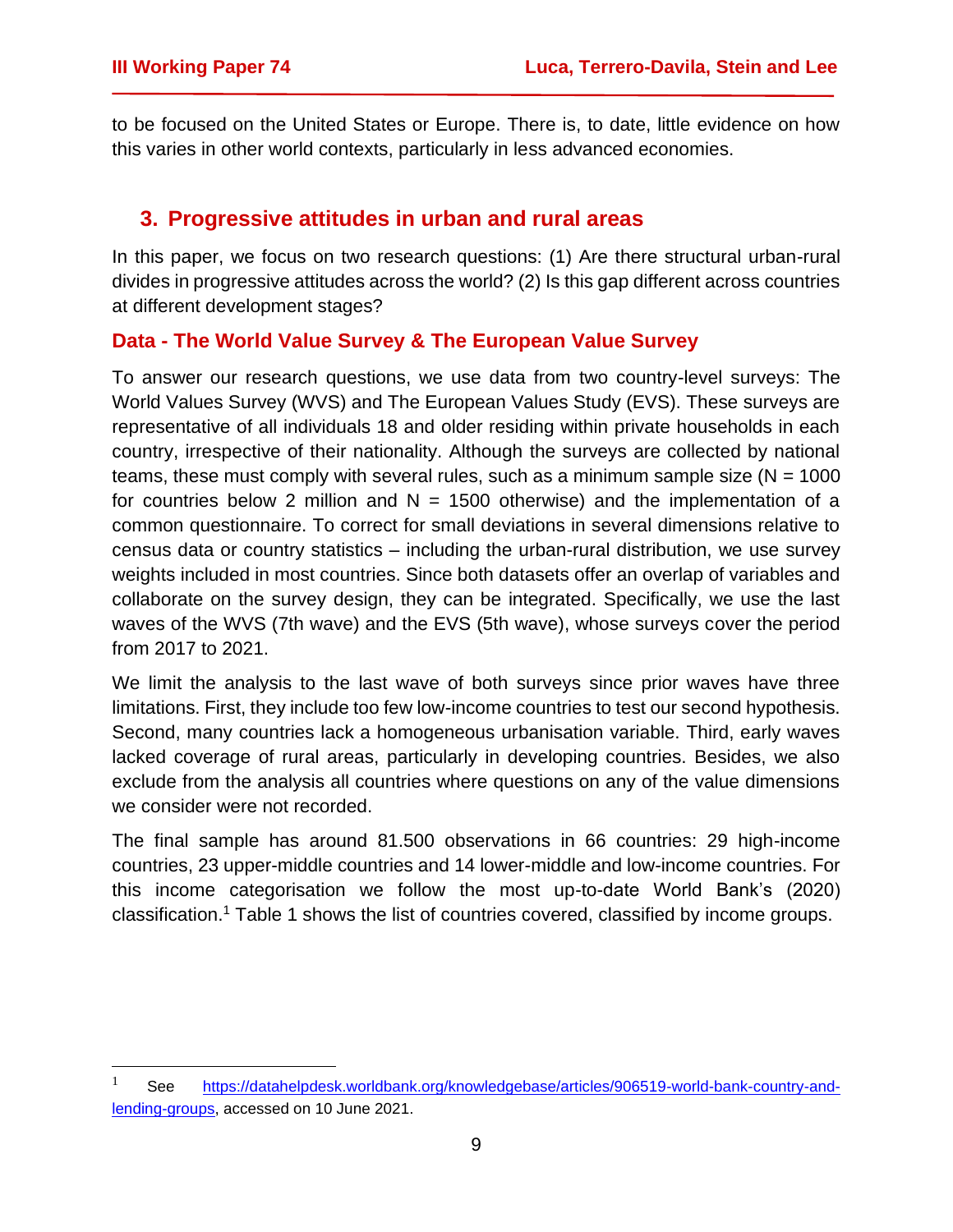| <b>High-income</b> |        | <b>Upper-middle income</b> |        | Lower middle and low |        |
|--------------------|--------|----------------------------|--------|----------------------|--------|
|                    |        |                            |        | <b>income</b>        |        |
| Country            | Obs.   | Country                    | Obs.   | Country              | Obs.   |
| Andorra            | 834    | Albania                    | 1,172  | <b>Banglades</b>     | 1,117  |
| Australia          | 1,481  | Azerbaijan                 | 1,176  | <b>Bolivia</b>       | 1,432  |
| Austria            | 1,179  | Argentina                  | 635    | Myanmar              | 1,196  |
| Chile              | 761    | Armenia                    | 1,244  | Ethiopia             | 1,020  |
| Taiwan             | 1,194  | Bosnia and                 | 1,392  | Indonesia            | 3,064  |
| Croatia            | 1,104  | <b>Brazil</b>              | 1,156  | Kyrgyzstan           | 1,016  |
| Cyprus             | 685    | <b>Bulgaria</b>            | 953    | Nicaragua            | 1,199  |
| Czechia            | 1,043  | <b>Belarus</b>             | 1,066  | Nigeria              | 1,109  |
| Estonia            | 831    | China                      | 2,716  | Pakistan             | 1,603  |
| Finland            | 1,014  | Colombia                   | 1,498  | Philippines          | 1,192  |
| France             | 1,406  | Ecuador                    | 982    | Vietnam              | 1,200  |
| Germany            | 2,881  | Georgia                    | 1,706  | Zimbabwe             | 1,161  |
| Greece             | 980    | Guatemala                  | 1,009  | Tunisia              | 1,125  |
| Hungary            | 1,022  | Kazakhstan                 | 829    | <b>Ukraine</b>       | 564    |
| Iceland            | 1,334  | Malaysia                   | 1,313  |                      |        |
| Italy              | 1,408  | Mexico                     | 1,479  |                      |        |
| Japan              | 660    | Montenegro                 | 676    |                      |        |
| South Korea        | 1,245  | Peru                       | 1,161  |                      |        |
| Lithuania          | 820    | Russia                     | 2,443  |                      |        |
| New Zealand        | 621    | Serbia                     | 1,758  |                      |        |
| Norway             | 1,000  | <b>Thailand</b>            | 1,265  |                      |        |
| Poland             | 818    | Turkey                     | 2,060  |                      |        |
| <b>Puerto Rico</b> | 1,019  | <b>North</b>               | 670    |                      |        |
| Romania            | 1,804  |                            |        |                      |        |
| Slovakia           | 867    |                            |        |                      |        |
| Slovenia           | 763    |                            |        |                      |        |
| Spain              | 785    |                            |        |                      |        |
| Sweden             | 993    |                            |        |                      |        |
| Switzerland        | 2,661  |                            |        |                      |        |
| 29 countries       | 33,213 | 23 countries               | 30,359 | 14                   | 17,998 |

#### **Table 1: Countries in our sample, classified by income levels.**

### **Defining rural areas**

There is no clear-cut distinction between rural and urban areas. Furthermore, the concept of rural might vary from country to country, depending on their degree of urbanisation. A better way of conceptualising the divide is to consider a spectrum ranging between densely populated urban centres – often capital cities – and highly isolated rural areas (Scala and Johnson, 2017).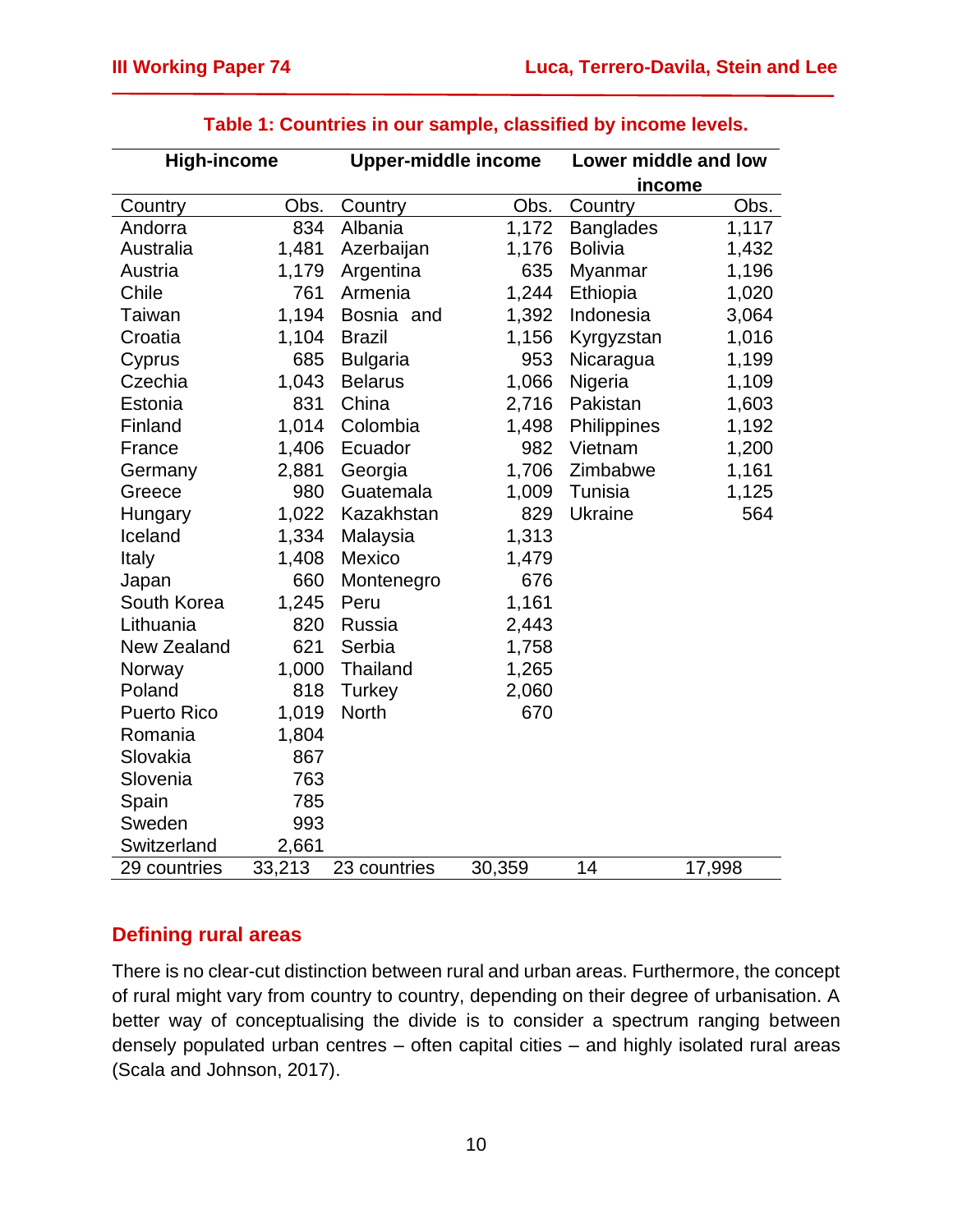The data at hand offers us some structure. Although both surveys have several variables to denote the type of settlement where respondents live, the only variable consistent across countries offers five categories: over 500K inhabitants (megacities and very large cities); between 100K and 500K (large cities); between 20K and 100K (middle-size cities); between 5K and 20K (towns); and under 5K (rural areas). The degree of urbanisation is filled by the organisation which undertakes the survey, presumably using reliable census information. Thus, we can expect a higher accuracy than in other surveys where this data is reported by the respondents, such as the European Social Survey. Out of the total pooled sample, 15.73% of respondents report that they live in a very large city over 500K, 18.08% in large cities (100-500K), 21.81% in middle-sized cities (20-100K), 19.3% in towns, and 25.08% in rural areas. Figure 1 provides a visual overview of this distribution. While drawing exact comparisons is not simple, in our data around 55% of respondents live in settlements that can be defined as cities. This share is broadly consistent with UN figures, which set the world's urbanisation rate during the period 2017-2020 at between 54-56%.<sup>2</sup>

Since the data only offers information on the size of the settlement, it ignores where these are located relative to (other) urban centres. For instance, smaller places might either be in the suburbs of big cities or in remote areas. In this regard, a population variable is not an infallible way of capturing the degree of urbanisation in a given area. Yet, such a limitation would plausibly underestimate our results. If a significant gap is captured even when mixing isolated areas with small urban-adjacent places, our results are likely to be downward biased.

<sup>2</sup> Source: [https://data.worldbank.org/indicator/SP.URB.TOTL.IN.ZS,](https://data.worldbank.org/indicator/SP.URB.TOTL.IN.ZS) accessed on 22 December 2021.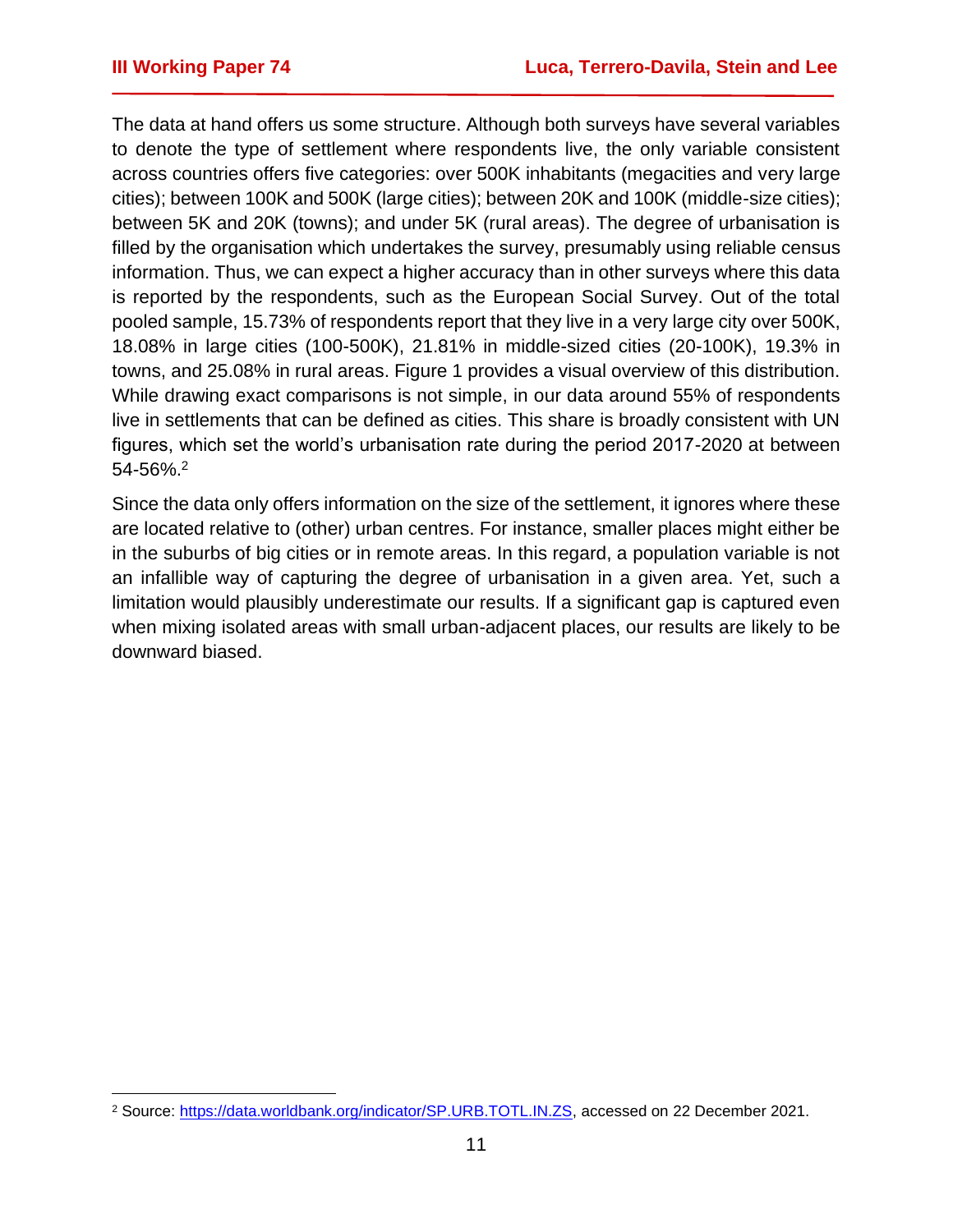

**Figure 1: The distribution of place of residence in our pooled sample.**

Notes: WVS wave 7 and EVS wave 5, authors' own calculations.

To address this limitation, we carry out a robustness check using geocoded information on the respondents and linking it to the Global Human Settlement Layer Settlement Model (GHSL SMOD) developed by the Joint Research Centre of the European Commission.<sup>3</sup> The GHSL SMOD classifies population grid cells of 1 Km<sup>2</sup> based on population data in that grid and urban density data from the given grid and those grids located nearby. The former is obtained from census data and the latter using land satellite techniques. The GHSL SMOD offers seven categories that can be collapsed into three major ones: urban centres, urban clusters and rural areas. Since all EVS and some WVS countries are missing coordinates information, this robustness check is only possible using data from 26 countries: 5 high-income, 8 upper middle-income, and 13 low and lower-middle income (the full list is provided in Appendix A.1). This sample also includes the United States, which is missing in the main analysis. This is so because the US collected geocoded data but not a settlement size variable.<sup>4</sup> Given the few countries for which GHSL SMOD data

<sup>3</sup>More information on the GHSL SMOD database can be found here: [https://ghsl.jrc.ec.europa.eu/ghs\\_smod2019.php,](https://ghsl.jrc.ec.europa.eu/ghs_smod2019.php) accessed on 14 September 2021.

<sup>4</sup> Results are almost identical when excluding the US from the robustness check.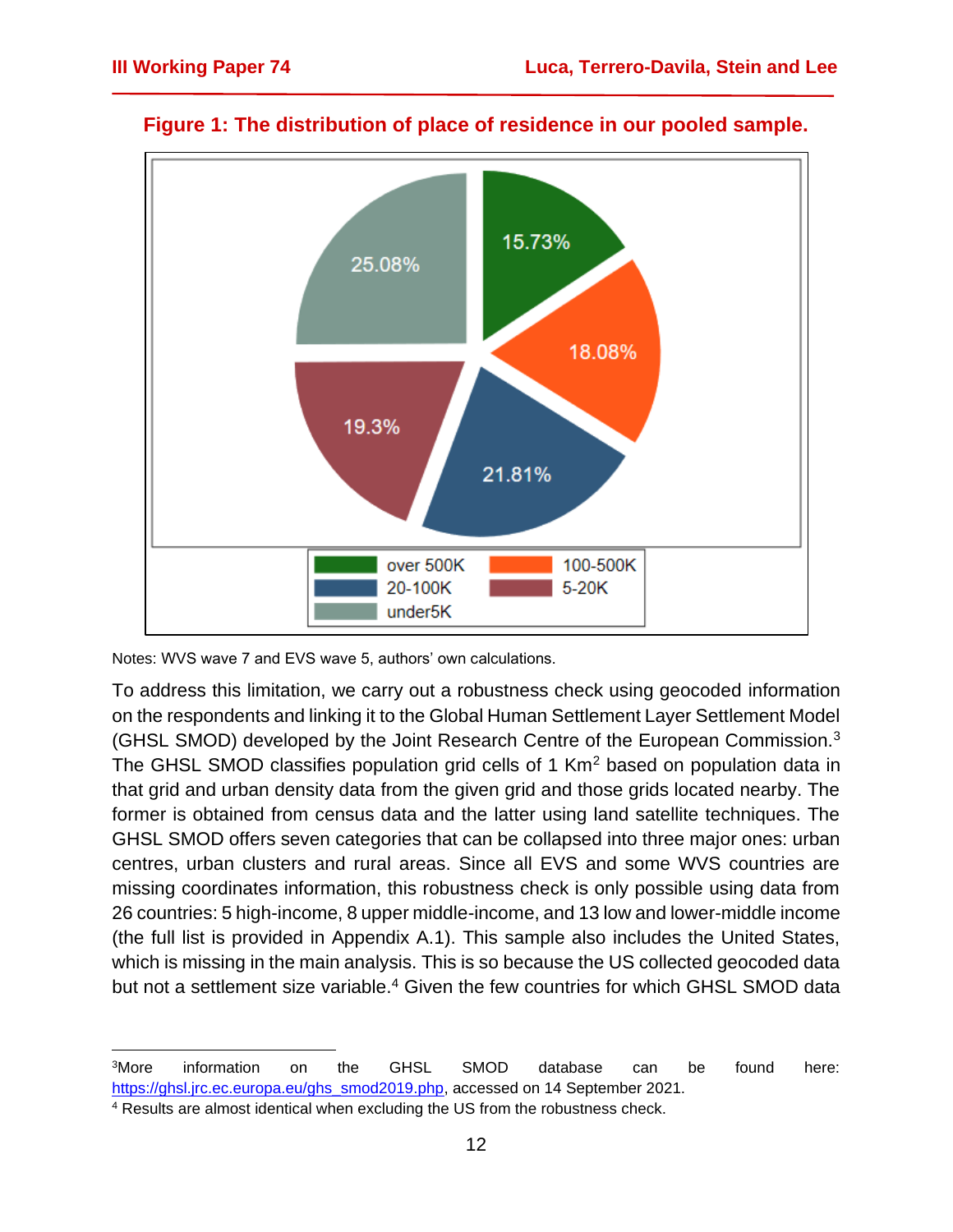is available, we use this robustness check to assess whether there is an urban-rural gap in values, but not to verify whether this gap varies across the income groups.

#### **Progressive values**

Our dataset has many variables that encapsulate 'progressive values', that is, values linked to greater tolerance for ethnic, cultural, and sexual diversity and individual choice concerning the kind of life one wants to lead (Inglehart 1997: 23). We identify three broad themes.

The first group relates to family values. On a Likert scale from 1 (never justifiable) to 10 (always justifiable), the WVS/EVS datasets include variables on tolerance to six events: *Abortion*, *Homosexuality*, *Prostitution*, *Divorce*, *Euthanasia* and *Casual Sex*.

The second group encompasses gender equality values. On a Likert scale from 1 (strongly agree) to 4 (strongly disagree), there are two variables available: '*Men make better politicians'* and '*Men make better businessmen'*.

The third group describes attitudes towards immigration. The WVS/EVS have two useful variables: '*Jobs should be prioritised for national citizens'<sup>5</sup>* and '*what is the impact of immigrants on the development of your country'*. These variables follow a Likert scale from 1 (strongly agree / very bad impact) to 5 (strongly disagree/very good impact).

An inspection of the data suggests that values within and across groups are highly correlated. To provide a straightforward analysis, we create an overall index of Progressive Values. This is done in two steps. First, we take the average for each group of values (family values, gender equality and immigration attitudes). Second, we rescale

the Likert scales to match that of family values ( $\textit{Rescaled X}=9*\left(\frac{X-X_{min}}{X_{range}}\right)+1$ ). The result

is an overall index where 1 represents the lowest and 10 the highest level of progressive values.

The map in Figure 2 shows the mean score in the Progressive Values Index for each country included in our study. There is clear association between the level of development and progressive values. Advanced economies in Western Europe, Australia and New Zealand show high levels of progressive thinking. Lower-middle and low-income countries in Southeast Asia and Africa show very low levels of progressive values, whereas middleincome countries in Eastern Europe, China, and Latin America have values somewhere in between.

<sup>5</sup> This question is missing for Argentina, Brazil and Nigeria. For these countries, we calculate the index with the remaining questions.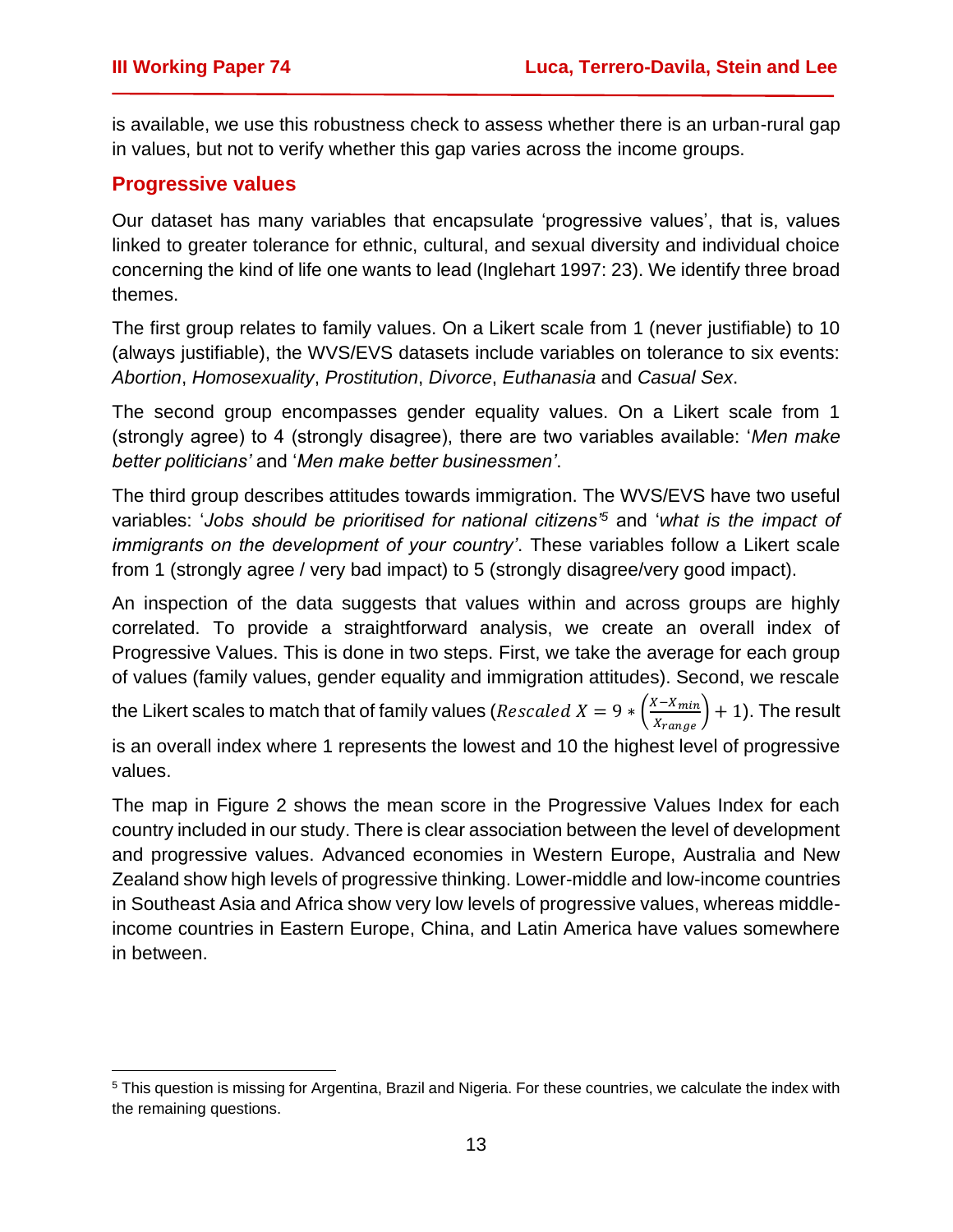

**Figure 2: Mean Score in the Progressive Values Index**

Notes: Authors' calculations using sample weights and data from WVS wave 7 and EVS wave 5.

# **Figure 3: Kernel density estimates of the progressive values index. Three groups of countries based on income levels.**



Notes: data from WVS wave 7 and EVS wave 5, authors' own calculations using sample weights.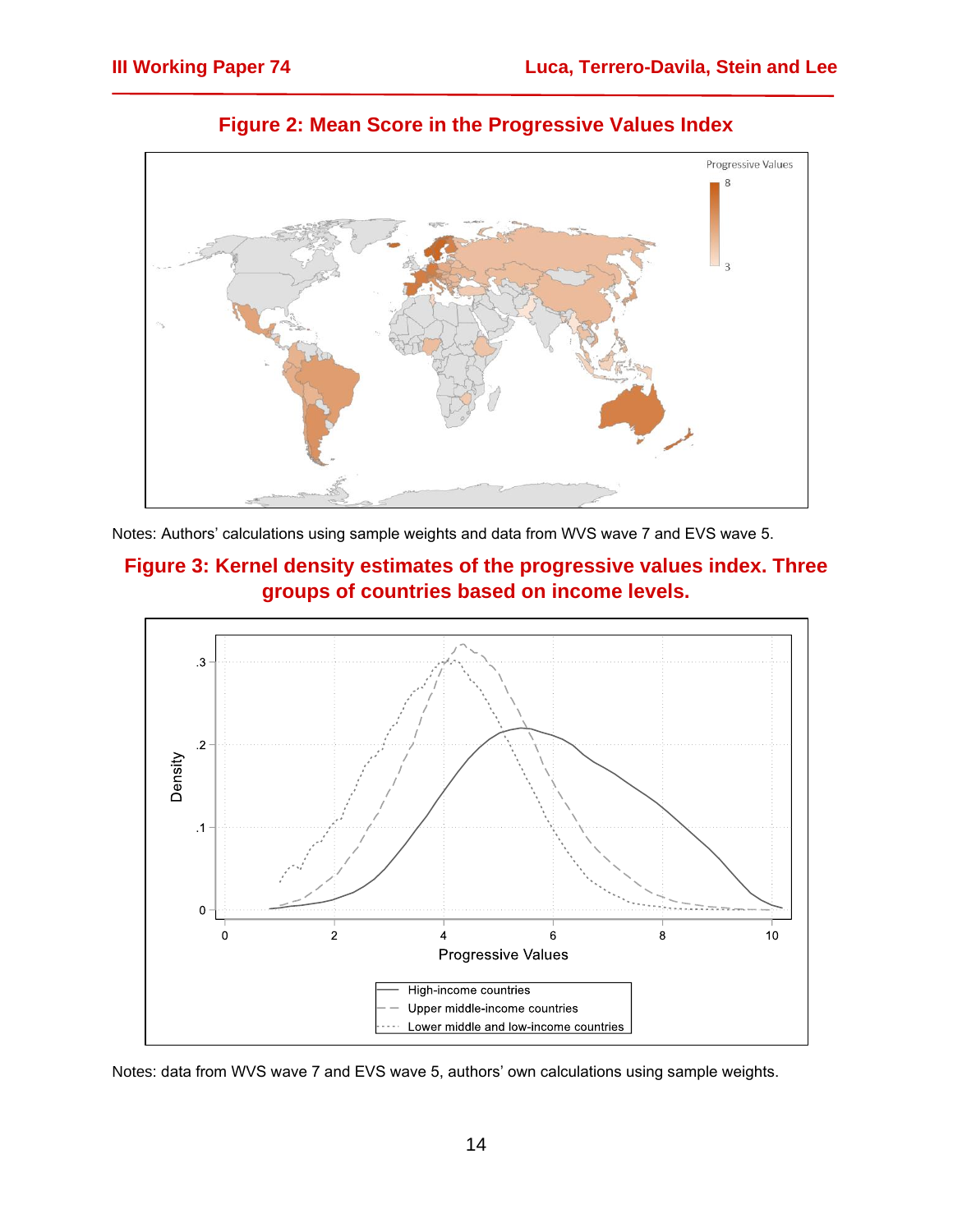Figure 3 reinforces the point. It portrays the kernel density estimates of the Progressive Values Index for countries in the three income groups. Advanced economies not only present a higher mean in progressive values, but also the spread of progressive thinking is wider than in less advanced economies, where scores are much more concentrated in the lower range. Therefore, overall, the descriptive evidence aligns with the predictions of modernization theory: progressive thinking is more prevalent where the material needs of citizens are satisfied.



#### **Figure 4: The urban-rural gap in the Progressive Values Index.**

Notes: data from WVS wave 7 and EVS wave 5, authors' own calculations using sample weights. The map shows the average gap in the Progressive Value Index between places with a lower (under 5K of the smallest available) and a higher degree of urbanisation. We combine places of residence with a population between 100-500K and those above 500K since not all countries have very large cities.

The map in Figure 4 shows the gap in values between places with a lower (under 5K of the smallest available) and a higher (over 100K or the largest available) degree of urbanisation.<sup>6</sup> In line with the literature on socialisation, association and freedom of choice, the urban dwellers tend to favour more progressive ideals. European countries, particularly Central European and Nordic ones, show the largest gaps in rural-urban values. Less developed economies in Latin America, Southeast Asia and Central Asia show smaller gaps, or the gap is even reversed, with rural citizens displaying more progressive values. Although there is a correlation between the level of development and the urban-rural gap, this correlation is not perfect. For instance, Japan is an advanced

<sup>&</sup>lt;sup>6</sup> In this map, we combine places of residence with a population between 100-500K and those above 500K, since not all countries have very large cities.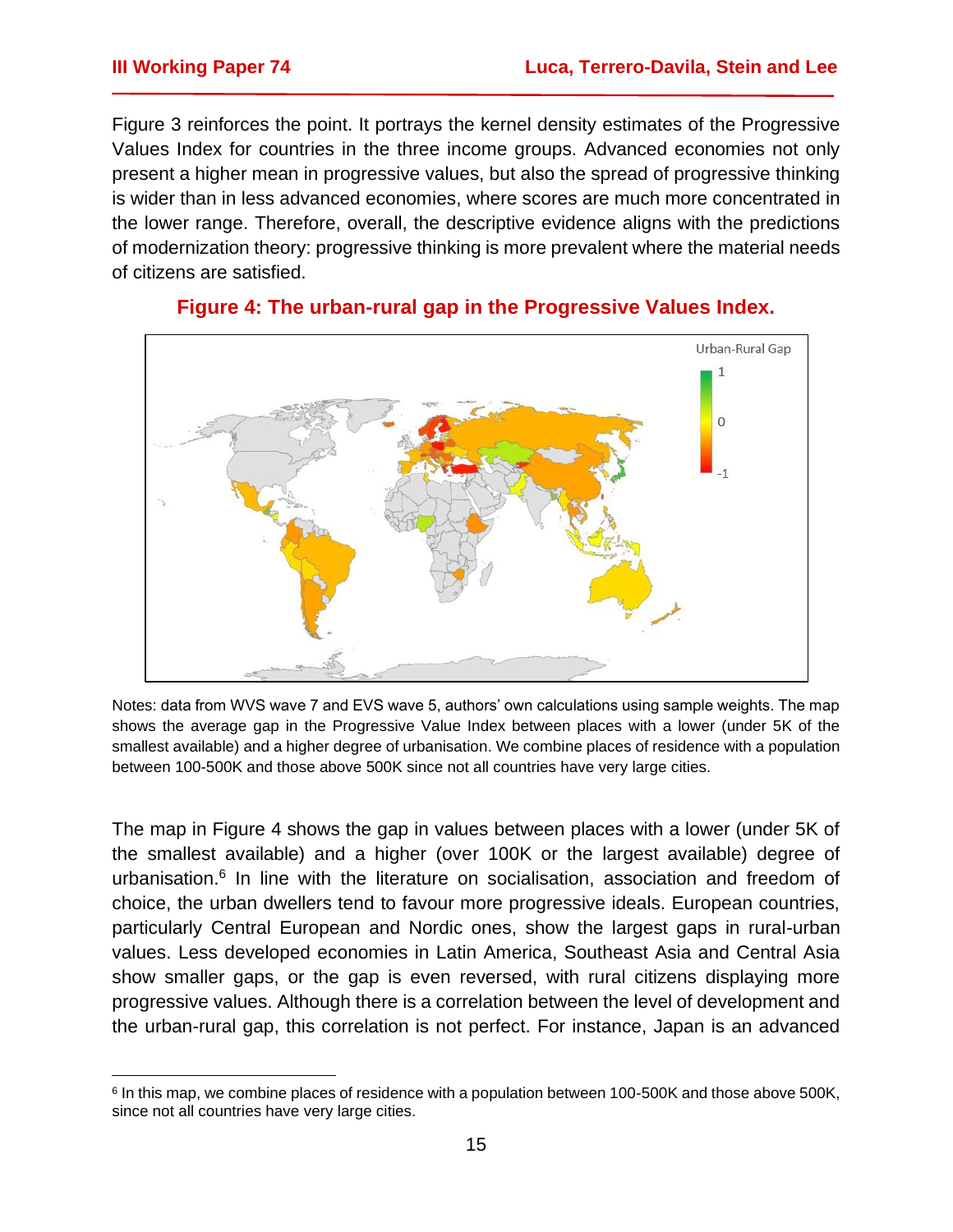economy in which rural areas seem to be more progressive than large cities. On the contrary, the urban-rural gap is larger in Turkey than in many Western countries such as Spain and France.

#### **Figure 5. GDP per capita (US\$ current prices) and the urban rural gap in progressive values.**



Notes: The plot shows the country-level correlation between GDP per capita in PPP and the urban-rural gap in progressive values. The fitted line is calculated using sample weights. Own calculation using data from World Bank, WVS wave 7 and EVS wave 5.

The correlation between the urban-rural gap and the level of development is easier to appreciate in Figure 5, which shows a scatterplot of the mean urban-rural gap and the national GDP per capita in 2019 (international  $\$ , current prices).<sup>7</sup> The relationship is strong: richer countries show a larger gap in progressive thinking between urban and rural areas. This gap is closer to 0 – and even positive for some countries – for lower levels of GDP per capita.

<sup>7</sup> Data obtained from the World Bank, see [https://data.worldbank.org/indicator/NY.GDP.PCAP.PP.CD,](https://data.worldbank.org/indicator/NY.GDP.PCAP.PP.CD) accessed on 10 October 2021.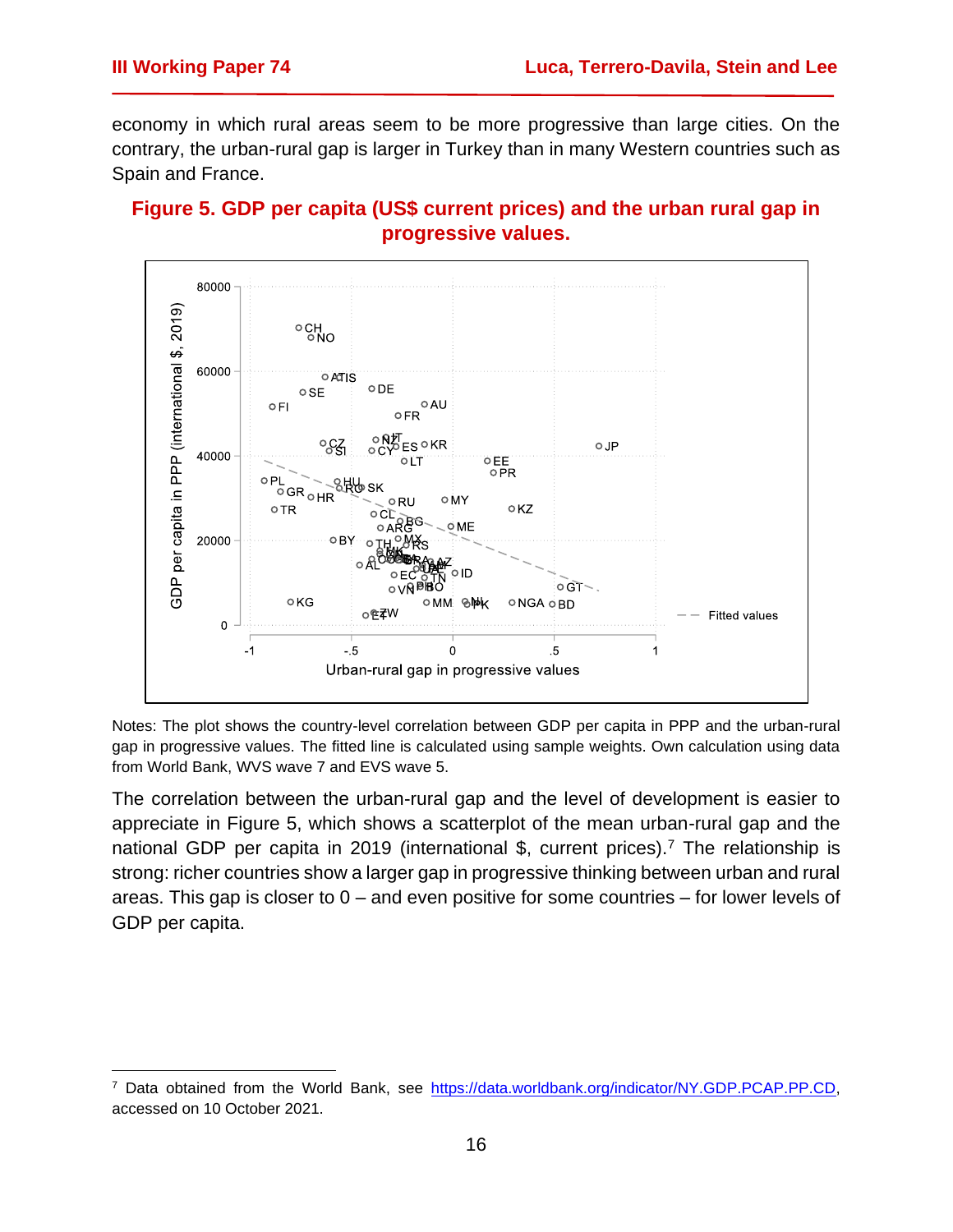# **4. Model and empirics**

#### **The empirical model**

We test our hypotheses using an Ordinary Least Square (OLS)<sup>8</sup> regression model controlling for a set of individual characteristics. These controls allow us to verify whether there is a rural-urban gap that goes beyond compositional effects based on observable characteristics, i.e., beyond the concentration in cities of people that are different in characteristics such as income, age, or education. This would suggest that 'ecological' elements such as exposure, socialisation and freedom of choice may play a role in the emergence of progressive values. Model (1) captures our main specification.

 $PVI_{i,c} = \alpha + \beta 1 Urb_{i,c} + \beta 2 Dem_{i,c} + \beta 3 Econ_{i,c} + \beta 4 Satisf_{i,c} + \varphi_c + \varepsilon_{i,c}$  (1)

Where  $PVI_{i,c}$  is the progressive values Index score for individual *i* living in country *c*.  $Urb_{i,c}$  is our variable of interest and captures the degree of urbanisation of the place of residence of the respondent.  $Dem_{i,c}$  is a set of demographic controls.  $Econ_{i,c}$  is a set of controls that account for the income decile to which the respondent belongs and their employment status Satis $f_{i,c}$  is a categorical variable that controls for the level of satisfaction with life.  $j_c$  are country dummies that capture country-fixed effects, included to account for structural cross-country differences, e.g., polity characteristics, welfare state provisions, etc. Since there are 66 countries in the sample, we cluster the standard errors by country to deal with the potential correlation of the error term at the country level (Bertrand et al., 2004).

Although Model (1) cannot account for other unobservable characteristics, we expect these controls to account for most of the potential cofounders. It is nonetheless important to stress that our analysis does not claim to provide a causal explanation of the relationship between progressive outlooks and place of residence. By contrast, inspired by the belief that rigorous descriptive evidence is a helpful first-step tool to then develop detailed causal explanations, we aim to present a broad, systematic analysis of a set of robust, cross-country comparative findings, which might well be analysed in more depth and with the use of more advanced causal inference techniques by future research.

The three sets of controls include the following covariates:

*Age*. We first include age as, following the literature, we may expect individual attitudes to be highly stratified by age groups, with progressive and cosmopolitan views being more likely to be embraced by younger generations (e.g. Goodwin and Heath 2016; Harris and

<sup>&</sup>lt;sup>8</sup> The results are robust when using ordinal logit and multilevel specifications. We rely on OLS to simplify the interpretation of results.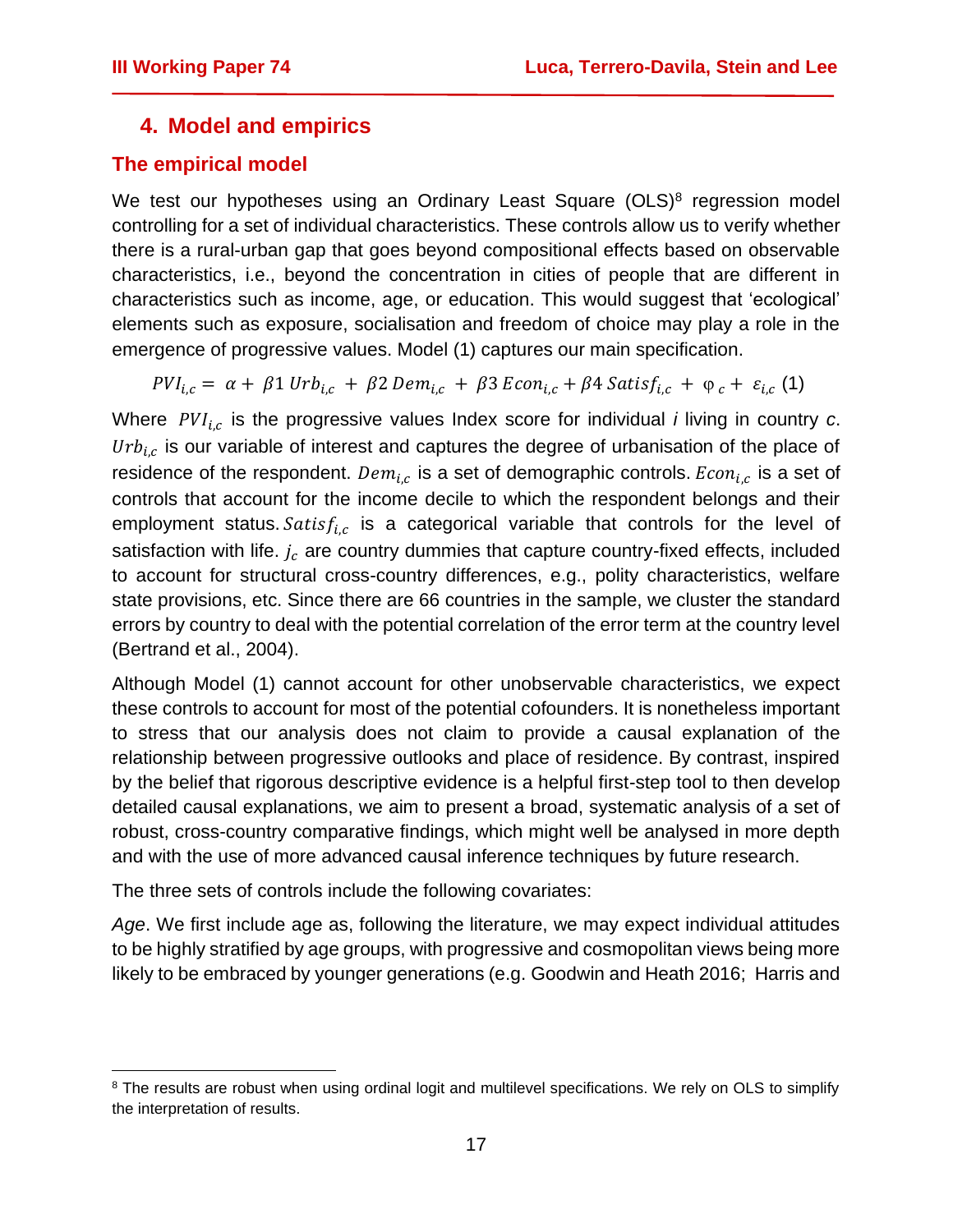Charlton 2016). <sup>9</sup> We classify age in seven groups: below 21 years old, between 21/30, between 31/40, between 41/50, between 51/60, between 61/70, and over 70.

*Gender*. We equally control for gender, as we may expect this variable to have a significant effect on attitudes, particularly those related to family and gender values (inter alia: Evans 2019; Goodwin and Heath 2016).

*Education*. Along with age, education is consistently discussed in the literature as one of the key variables positively associated with more progressive views (inter alia: Kenny and Luca 2020; Maxwell 2019). We classify respondents' highest educational attainment following the ISCED (International Standard Classification of Education) one-digit classification, and hence distinguishing between eight groups ranging from less than primary to advanced tertiary education.

*Native.* We equally add a dummy for people born in their country of residence. For example, on average we may expect natives to have more conservative views towards migration.

*Income.* We then aim to control for respondents' economic situation, since income levels may affect one's social status and hence outlooks. Furthermore, we do so following the literature on the 'winners' and 'losers' of globalisation (Inglehart and Norris, 2017; Kriesi, 2010; Rodrik, 2020), which suggests that many forms of political and cultural backlash may be associated to personal relative economic stagnation or decline. We measure the variable by the decile in which the respondents' household income is placed with regards to that of all households in the country.

*Employment status*. Similarly, we include dummy variables for each of the following categories: employed full time, in part-time occupation, self-employed, retired, home maker (e.g., housewife, househusband, or looking after children), student, unemployed, and other.

*Life satisfaction*. We also include a measure of life satisfaction, to capture the overall level of individual satisfaction of respondents.

Finally, as discussed in the literature, the emergence of progressive values has been linked to the economic security enjoyed in advanced economies (Inglehart, 1977), in which clusters of self-expression thinking emerged in the 1960s. Across many 'global South' countries, such clusters might have not emerged or might be reduced to a narrow economic elite, and hence the urban-rural gap may be smaller or non-existent. Moreover, across many 'global South' contexts, thinner liberal institutions may also prevent the emergence of progressive thinking in urban agglomerations. To test whether the urban-

<sup>9</sup> Discussing democratic backsliding in advanced democracies, Foa and Mounk (2016) provide a compelling alternative picture, where younger generations are also more likely to feel a disconnect with democracy. Either way, birth cohort are assumed to be a key determinant of individual attitudes.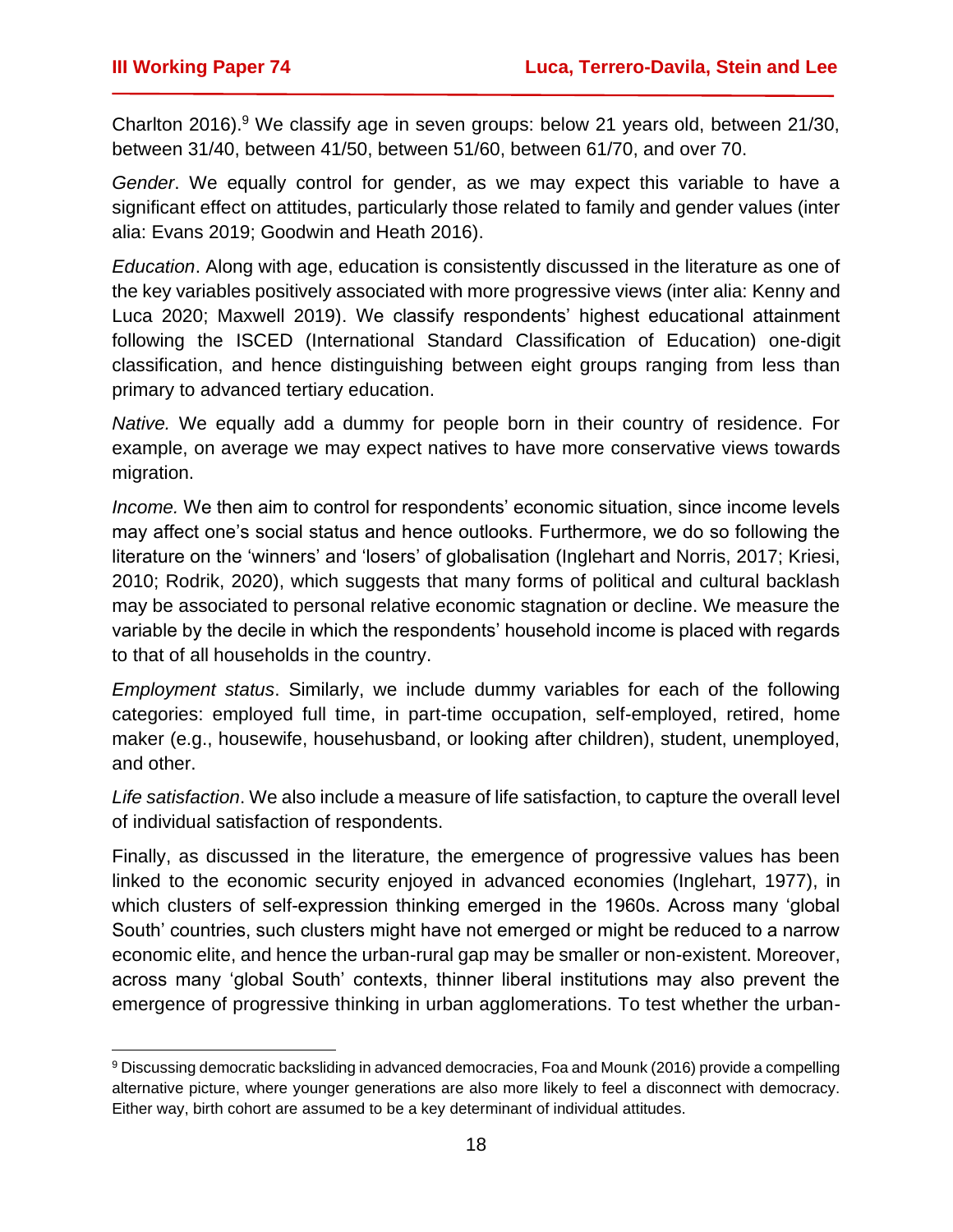rural gap is different across 'global North' and 'global South' countries, we run Model (1) interacting the degree of urbanisation with a categorical variable indicating the level of income of the covered countries: high, upper-middle, and lower-middle/low-income countries.

More details about the definition of the dependent and explanatory variables, as well as their key summary statistics, are reported in Appendices A.2 and A.3.

# **5. Results**

#### **Urban-rural gap in progressive values**

We start the analysis by estimating the correlation between the degree of urbanisation and the Progressive Values Index, which aggregates opinions on family, gender equality and immigration attitudes. Our focus is on the degree of urbanisation categorical variable, with very large cities hosting over 500K inhabitants being the reference category.

Table 2 presents the OLS results. Column one shows the gap when only including country fixed effects, while columns two to four progressively add key demographic, economic and life satisfaction controls. The coefficients of Table 2 suggest that the gap between urban and more isolated areas is negative and significant for all degrees of urbanisation, when compared to very large cities. This negative gap increases as the degree of urbanisation decreases. The gap is roughly twice as large in rural areas compared to middle-sized cities.

|                          | (1)                                             | (2)         | (3)         | (4)         |  |  |
|--------------------------|-------------------------------------------------|-------------|-------------|-------------|--|--|
|                          | Dependent variable: Index of Progressive Values |             |             |             |  |  |
|                          |                                                 |             |             |             |  |  |
| Medium cities (100-500K) | $-0.143***$                                     | $-0.116***$ | $-0.114***$ | $-0.114***$ |  |  |
|                          | (0.039)                                         | (0.039)     | (0.039)     | (0.039)     |  |  |
| Small cities (20-100K)   | $-0.256***$                                     | $-0.193***$ | $-0.186***$ | $-0.185***$ |  |  |
|                          | (0.038)                                         | (0.036)     | (0.036)     | (0.036)     |  |  |
| <b>Towns (5-20K)</b>     | $-0.349***$                                     | $-0.260***$ | $-0.246***$ | $-0.245***$ |  |  |
|                          | (0.046)                                         | (0.043)     | (0.043)     | (0.043)     |  |  |
| Rural areas (under 5K)   | $-0.415***$                                     | $-0.296***$ | $-0.280***$ | $-0.279***$ |  |  |
|                          | (0.046)                                         | (0.041)     | (0.042)     | (0.042)     |  |  |

#### **Table 2. The urban-rural gap in progressive values: robust OLS estimates.**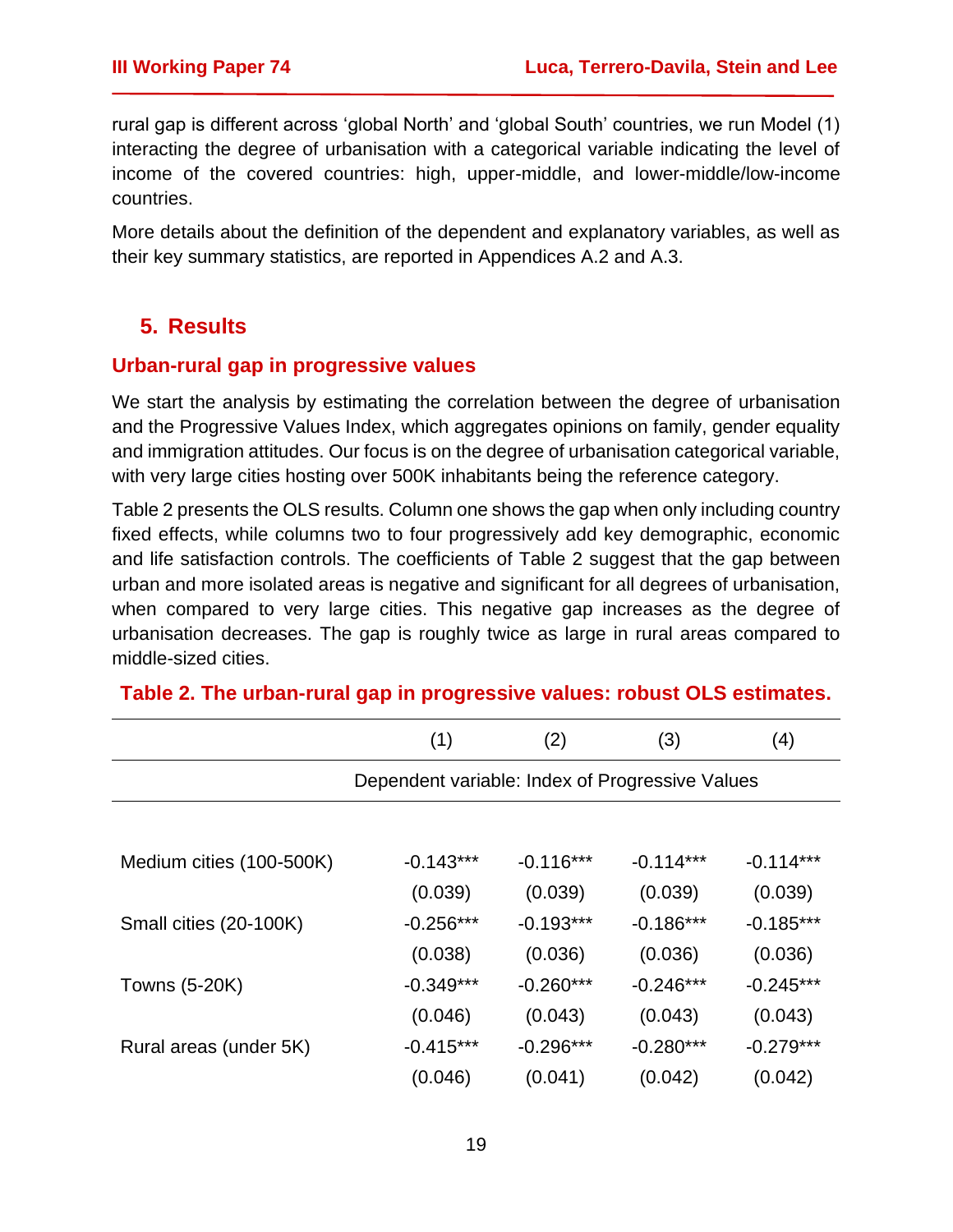| <b>Country FE</b>         | Yes       | Yes    | Yes    | Yes    |
|---------------------------|-----------|--------|--------|--------|
| Demographics              | <b>No</b> | Yes    | Yes    | Yes    |
| Economics                 | No        | No     | Yes    | Yes    |
| Satisfaction              | No        | No     | No     | Yes    |
|                           |           |        |        |        |
| <b>Observations</b>       | 81,570    | 81,570 | 81,570 | 81,570 |
| <b>Adjusted R-squared</b> | 0.454     | 0.490  | 0.493  | 0.494  |

Notes: standard errors clustered by country in parentheses \*\*\* p<0.01, \*\* p<0.05, \* p<0.1. The table reports coefficients for each category in relation to the baseline ("Very large cities over 500K inhabitants").

The magnitude of the gap decreases after the inclusion of controls, suggesting that compositional effects play a role in the urban-rural gap. A comparison of columns one and two suggests that controlling for observable demographic factors (age, gender, education, immigration status) leads to a noteworthy reduction of the gap between the respondents living in very large cities (the baseline category) and those residing in smaller urban centres and the countryside. By contrast, the inclusion of individual economic controls in model three has a more moderate effect in explaining the 'gross' urban-rural gap in values, while controlling for respondents' life satisfaction (cf. model four) has almost no influence on the estimates.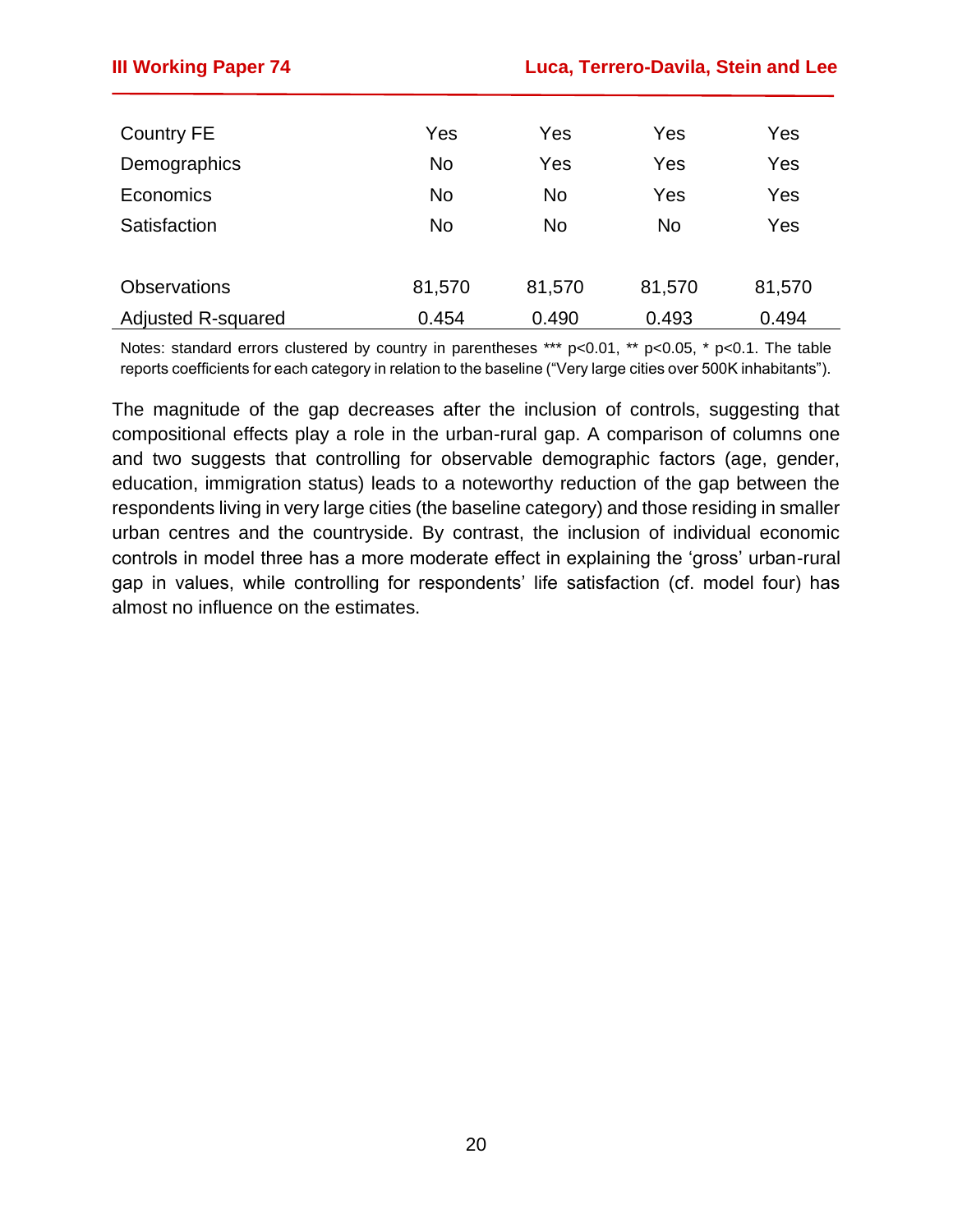

## **Figure 6. The urban-rural gap in progressive values: a comparison of all regression coefficients.**

Notes: Coefficients' plot based on specification four of Table 1. For easier readability, the coefficients for age and education are regrouped in three classes (age: below 30, 30-55, and over 55; education: up to primary, secondary, and tertiary).

To provide a better understanding of the results, Figure 6 plots the regression coefficients for all variables included in model four of Table 1. The magnitude of the difference between very large cities (our reference category) and rural areas is roughly the same of that existing between respondents identifying as male and female. The comparison with different age cohorts is also interesting (for simplicity, in the plot we combine age groups in three categories: under 30; 30-55, and over 55): the gap between rural and urban areas is almost as large as generational differences. Similarly, the difference between urban and rural dwellers is relatively similar to that existing between respondents in the lowest (the reference category) and highest income deciles. By contrast, instead, education is correlated to differences in outcome which are around 50% larger than the magnitude of place of residence (cf., in particular, the difference between respondents with tertiary education and up-to-primary education, the baseline category). Finally, coefficients for life satisfaction, employment status, and being a foreigner are either insignificant or very small in magnitude.

Overall, the results indicate that place of residence has a significant and meaningful correlation with our Index of Progressive Values, suggesting how cities are indeed poles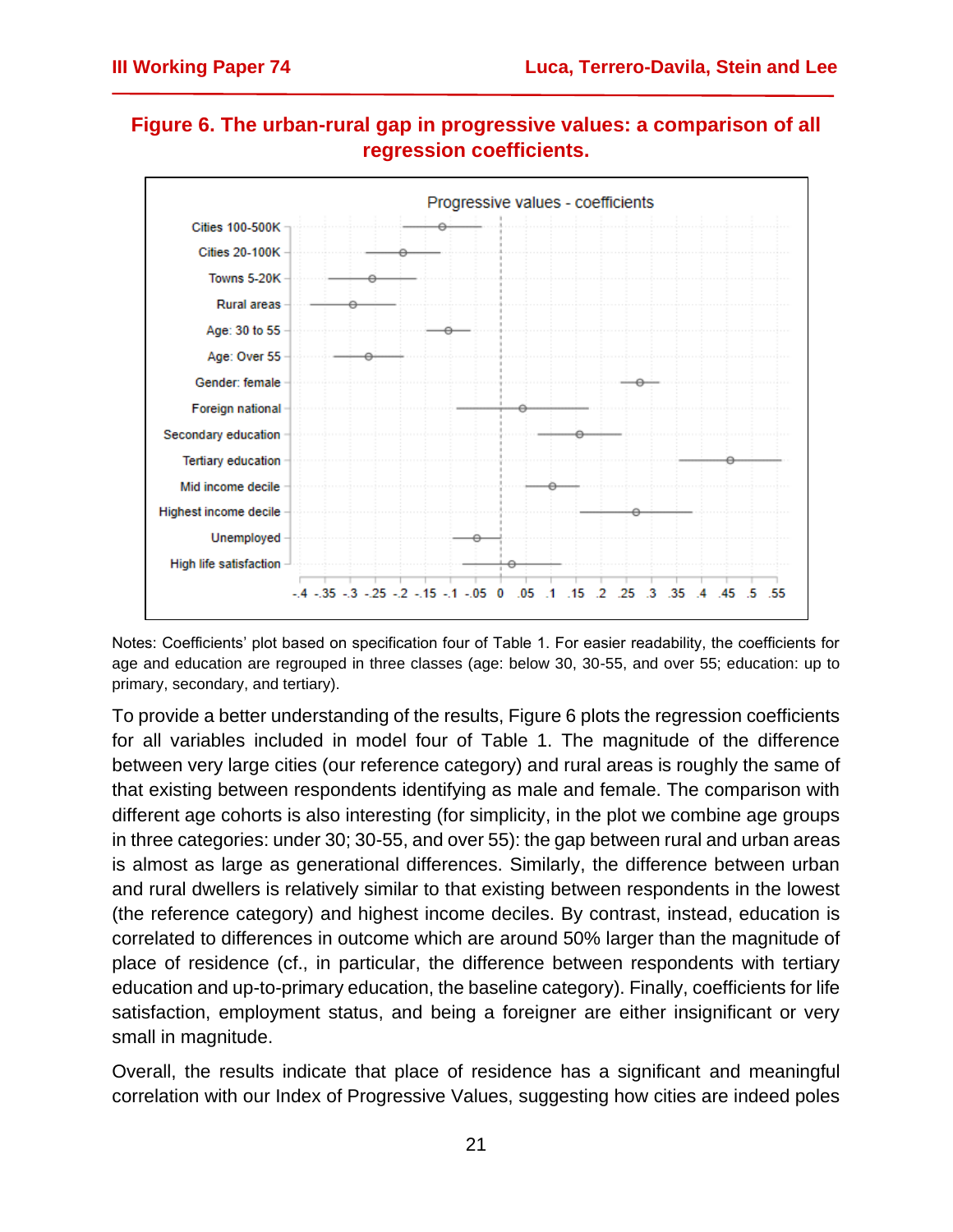of progressive thinking. This goes in line with the literature, that highlights processes of exposure, freedom of choice and socialisation, all of which are more present in large urban agglomerations relative to more isolated communities.

#### **Robustness checks**

In this section we test the robustness of our main findings. First, in the main analysis we rely on OLS to simplify the interpretation of results. Nevertheless, our dependent variable is ordinal categorical and, hence, may violate the assumptions of OLS. In Appendix A.4, we hence re-estimate our models by means of a proportional odds (ordinal logit) estimator.<sup>10</sup> The outputs confirm our findings, with coefficients remaining highly significant and, actually, larger in magnitude. The results are equally very similar when using a multilevel specification in which individual observations are nested within countries, as shown in Appendix A.5.

We then proceed to show the urban-rural gap for the different groups of values that compose the aggregate index.<sup>11</sup> Using our most complete specification (column four in Table 1), Figure 7 shows the point estimate derived from regressing family values, gender equality and immigration values on the degree of urbanisation, together with that of the overall index.

 $10$  These additional estimates assume that the link between the regressors and the outcome is constant across all values taken by the latter – what is called the proportional odds assumption.

<sup>&</sup>lt;sup>11</sup> As described above, we average values of different questions within the same group of values and rescale these to a Likert scale from 1 to 10, so that the different groups of values become comparable.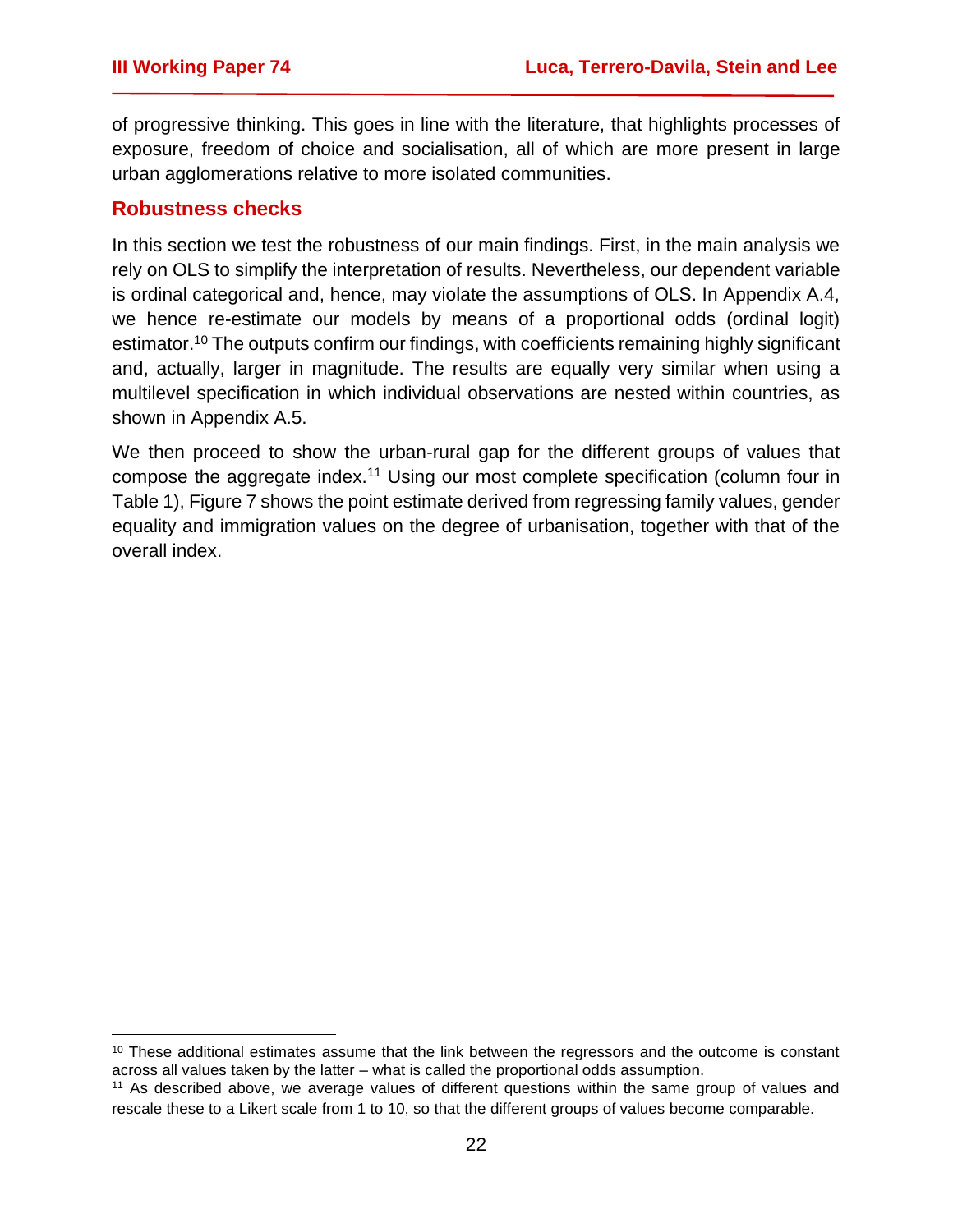

**Figure 7. The urban-rural gap for different types of values (OLS).**

Notes: coefficient plots based on specification four of Table 1 (all controls included). The plots show regression coefficients for each residence category in relation to the baseline ("Very large cities over 500K inhabitants").

The results suggest a similar pattern to that observed in the aggregate index, although the magnitude of the gap differs across the sub-groups of values. Specifically, the difference between urban and less urban areas is the largest for those values related to the family life, such as abortion, homosexuality, and divorce (cf. the upper-right plot of Figure 7). This is twice as large as the gap in immigration attitudes and gender equality across all degrees of urbanisation. Still, the gap is significant at the 95% threshold across most types of values and degrees of urbanisation. In line with the results for the overall progressive values index, the gap is generally larger the more 'rural' the place of residence is (a partial exception is immigration attitudes, for which rural areas are not more anti-immigration than towns).

As discussed above, a problem with 'place of residence', our main independent variable of interest, is that it may report as rural areas places with smaller populations but which are nonetheless adjacent to large urban areas. In Appendix A.6 we hence re-estimate the main regressions linking geocoded information on each respondent's place of residence with the GHSL SMOD database. The geocoded data is only available for a small set of countries and, hence, the number of observations reduces to just over 30.000 (cf. Appendix A.1 for more details on the counties being included). Nevertheless, Appendix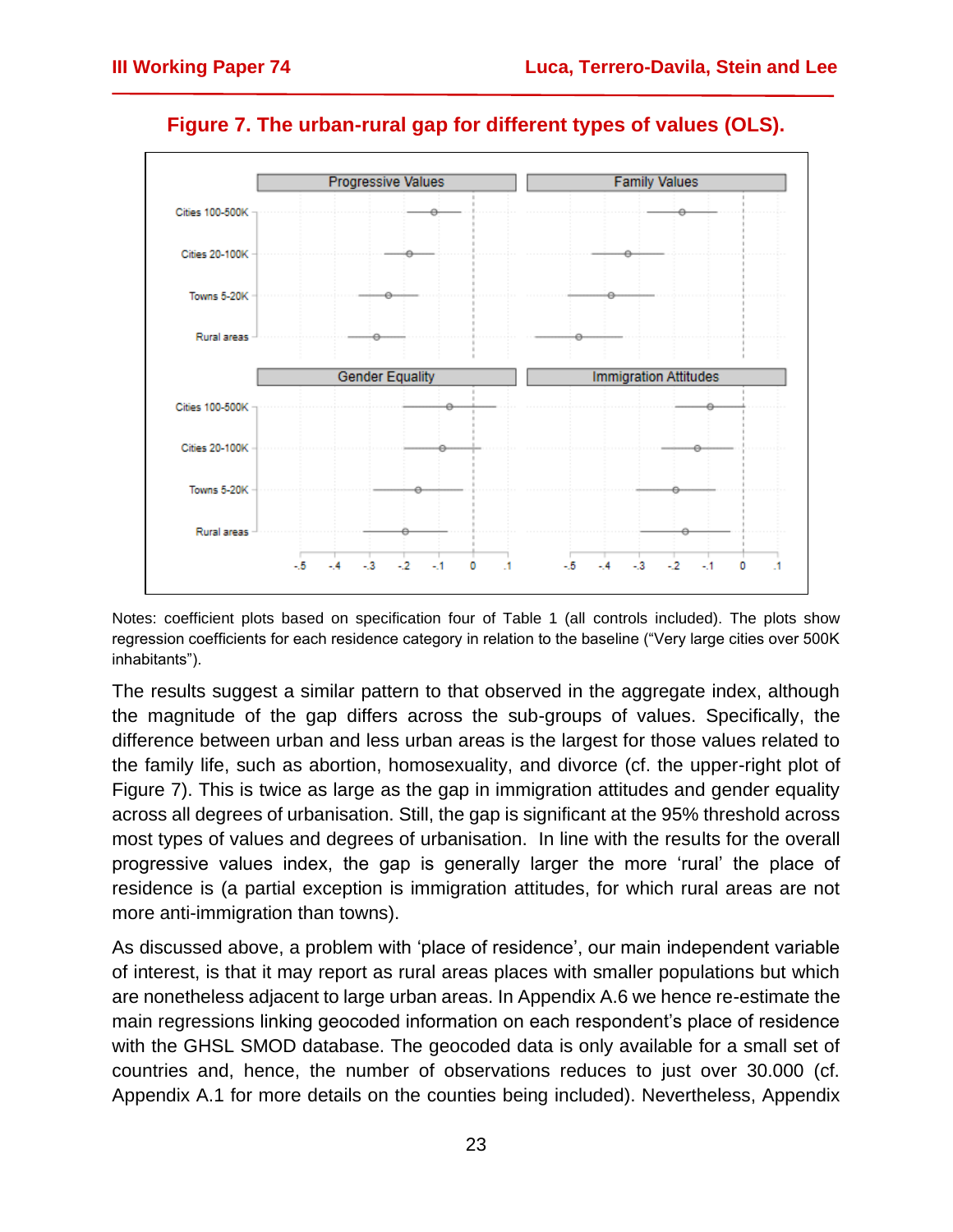Table A.6 confirm how adopting an alternative measure of urbanisation does not substantively affect the results, which still highlight how there is a significant global negative gap in values between urban and rural areas.

#### **Urban-rural gap in progressive values across levels of material development**

As anticipated, our second research hypothesis posits that the gap in urban-rural values might be less relevant as we move down the material prosperity ladder. Expanding on Inglehart's propositions, we hypothesise that large cities in 'Global South' countries might not offer the required material security for progressive values to become widespread. Similarly, some developing countries may have a 'democratic deficit' that deprives cities from many of their advantages relative to rural areas, such as freedom of choice and exposure to different lifestyles. To test this idea, in Table 3 we replicate our models including an interaction term between place of residence and an ordinal variable indicating each respondent's country income group, following the most recent World Bank's classification. To simplify the readability of outputs, we collapse the degree of urbanisation variable into two categories: rural (i.e., any place below 20K inhabitants), and urban areas (i.e., any place above 20K inhabitants).

|                                                | (1)         | (2)         | (3)         | (4)         |  |  |  |
|------------------------------------------------|-------------|-------------|-------------|-------------|--|--|--|
| Dependent variable: Index of Progressive Value |             |             |             |             |  |  |  |
| Rural                                          | $-0.081$    | $-0.023$    | $-0.017$    | $-0.019$    |  |  |  |
|                                                | (0.061)     | (0.058)     | (0.059)     | (0.059)     |  |  |  |
|                                                |             |             |             |             |  |  |  |
| Upper-middle income                            | $0.253***$  | $0.456***$  | $0.457***$  | $0.457***$  |  |  |  |
|                                                | (0.035)     | (0.042)     | (0.042)     | (0.044)     |  |  |  |
| High income                                    | 1.764***    | 1.848***    | 1.798***    | 1.776***    |  |  |  |
|                                                | (0.035)     | (0.038)     | (0.038)     | (0.041)     |  |  |  |
|                                                |             |             |             |             |  |  |  |
| Rural*Upper-middle income                      | $-0.101$    | $-0.086$    | $-0.073$    | $-0.070$    |  |  |  |
|                                                | (0.069)     | (0.067)     | (0.068)     | (0.069)     |  |  |  |
| Rural*High income                              | $-0.252***$ | $-0.235***$ | $-0.234***$ | $-0.232***$ |  |  |  |

#### **country-level GDP.**

**Table 3: The urban-rural gap in progressive values across levels of development: robust OLS estimates interacting place of residence and**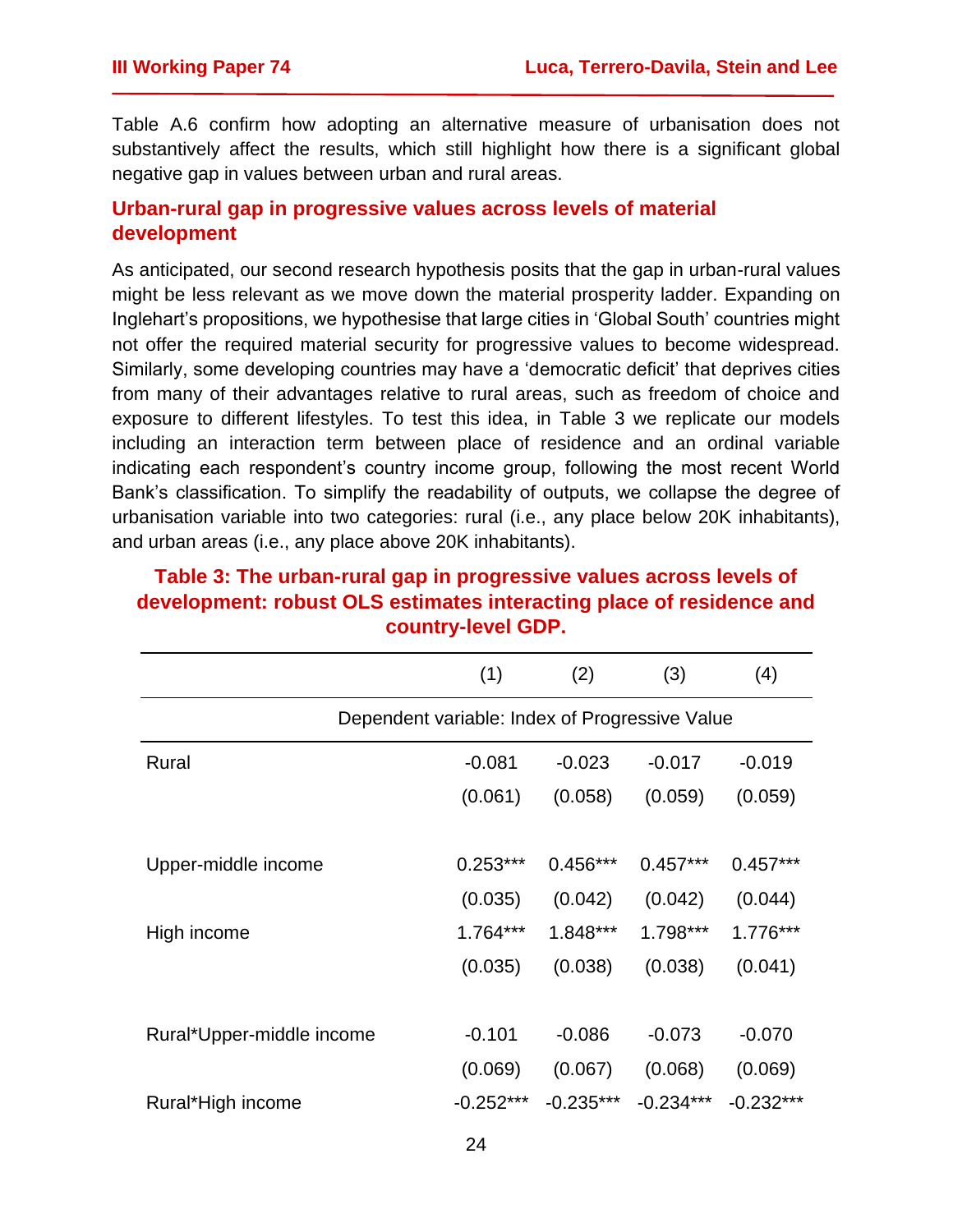|                           | (0.073)   | (0.069)   | (0.070)   | (0.070) |
|---------------------------|-----------|-----------|-----------|---------|
| <b>Country FE</b>         | Yes       | Yes       | Yes       | Yes     |
| Demographics              | <b>No</b> | Yes       | Yes       | Yes     |
| Economics                 | <b>No</b> | <b>No</b> | Yes       | Yes     |
| Satisfaction              | <b>No</b> | <b>No</b> | <b>No</b> | Yes     |
|                           |           |           |           |         |
| <b>Observations</b>       | 81,570    | 81,570    | 81,570    | 81,570  |
| <b>Adjusted R-squared</b> | 0.453     | 0.489     | 0.492     | 0.493   |

Notes: standard errors clustered by country in parentheses \*\*\*  $p<0.01$ , \*\*  $p<0.05$ , \*  $p<0.1$ . The table reports coefficients for the interaction between place of residence and a categorical variable measuring countries' level of economic development (Low/lower-middle income, upper middle income, high income). For easier readability, we combine our five places of residence into a dummy variable taking value equal to one if place of residence has less than 20K inhabitants (rural place), and zero otherwise.

The results suggest two conclusions. As anticipated when discussing Figure 5, the overall level of national economic development is a strong predictor of progressive values: the higher the income of the country, the more progressive their citizens. Second, the gap between cities and rural areas increases with the level of material prosperity. The interaction between living in a high-income country and being a rural resident is significant, implying that the gap is significantly larger for high-income countries relative to lower and low-income countries. Moreover, once we control for the gap existing in more advanced economies, the gap between rural and urban areas becomes statistically insignificant, suggesting that such gap is driven by advanced economies.

As a robustness check, in Appendix A.7 we run an alternative specification where, instead of including an interaction term between the combined place of residence dummy (rural vs urban areas) and country income group, we consider all the five place of residence categories. Since interacting these five categories with the three country income groups would result in a table difficult to read, we follow a different approach and stratify the sample of countries into three groups based on their income levels – effectively running a separate regression for each group of countries. Appendix Table A.7 further confirms our second hypothesis.

Overall, the results go in line with Inglehart's hypothesis: richer countries are more postmaterialist. Furthermore, cities leave behind rural areas only in countries that reach a sufficient level of economic prosperity. Other factors beyond material security, such as stronger democratic institutions in advanced economies, could also explain why cities in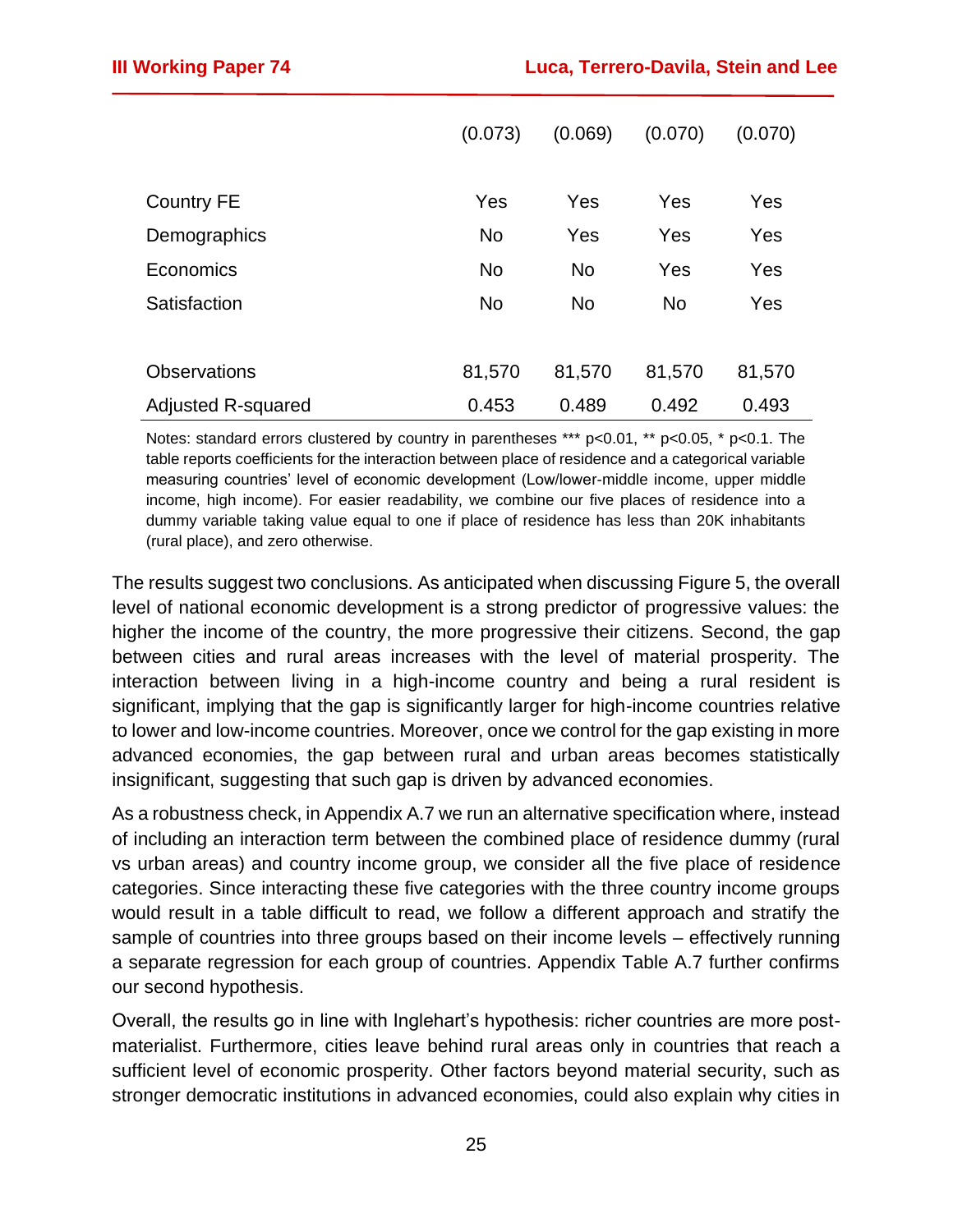the developed world can maximise their ecological advantages, such as exposure, the freedom to choose a preferred lifestyle and the freedom to associate yourself with alike individuals, hence widening their gap in terms of values with less diverse, more isolated areas.

## **6. Conclusion**

There is widespread concern about the social and political implications of divergent values between residents of large cities and their hinterlands. In this paper, we have presented new evidence on the global geography of this divide, the extent to which it is explained by individual characteristics, and the levels of development at which it applies. Based on our analysis of representative survey data for 66 countries, our results suggest three principal findings – each of which has important implications for our thinking about cities and urban-rural polarisation.

First, our evidence shows that urban residents are much more likely to have progressive values. This result applies across three categories of values: family values, gender equality, and immigration attitudes. Second, we find that this applies even when controlling for a battery of controls for demographics, including age and education, economics, and satisfaction with local conditions. We cannot be sure if these results are driven by sorting, as people with progressive values move into cities, or reflect culture which is gained within cities, but these findings do suggest that cities provide the 'catalysts for social change' identified by Evans (2018; 2019).

However, our third finding provides an important caveat to this result: we find much stronger results for high income countries than we do for countries in lower levels of development. We argue that this suggests that only more advanced economies can provide cities with the material comfort, and probably the right institutional environment, to make progressive values relevant. We need to be cautious with this finding, which is a general trend, rather than a universal law. As our descriptive analysis shows, there are advanced economies in which cities are not more progressive than rural areas, such as Japan, as well as developing countries with large urban-rural gaps, such as Kyrgyzstan. Still, it does suggest that there is something about affluent cities which allows the expression of new values.

These results have implications for both research on values and that on urban-rural polarisation. These differences represent an important fault line at the heart of many democracies, and one which will develop as countries become richer and the process of urbanisation continues. Given that those with higher education are increasingly drawn to cities (Kemeny and Storper, 2020), patterns of sorting are likely to continue.

Future work might wish to address some of the open questions outlined here. For example, our analysis does not claim to provide a causal explanation of the relationship between progressive outlooks and place of residence. By contrast, inspired by the belief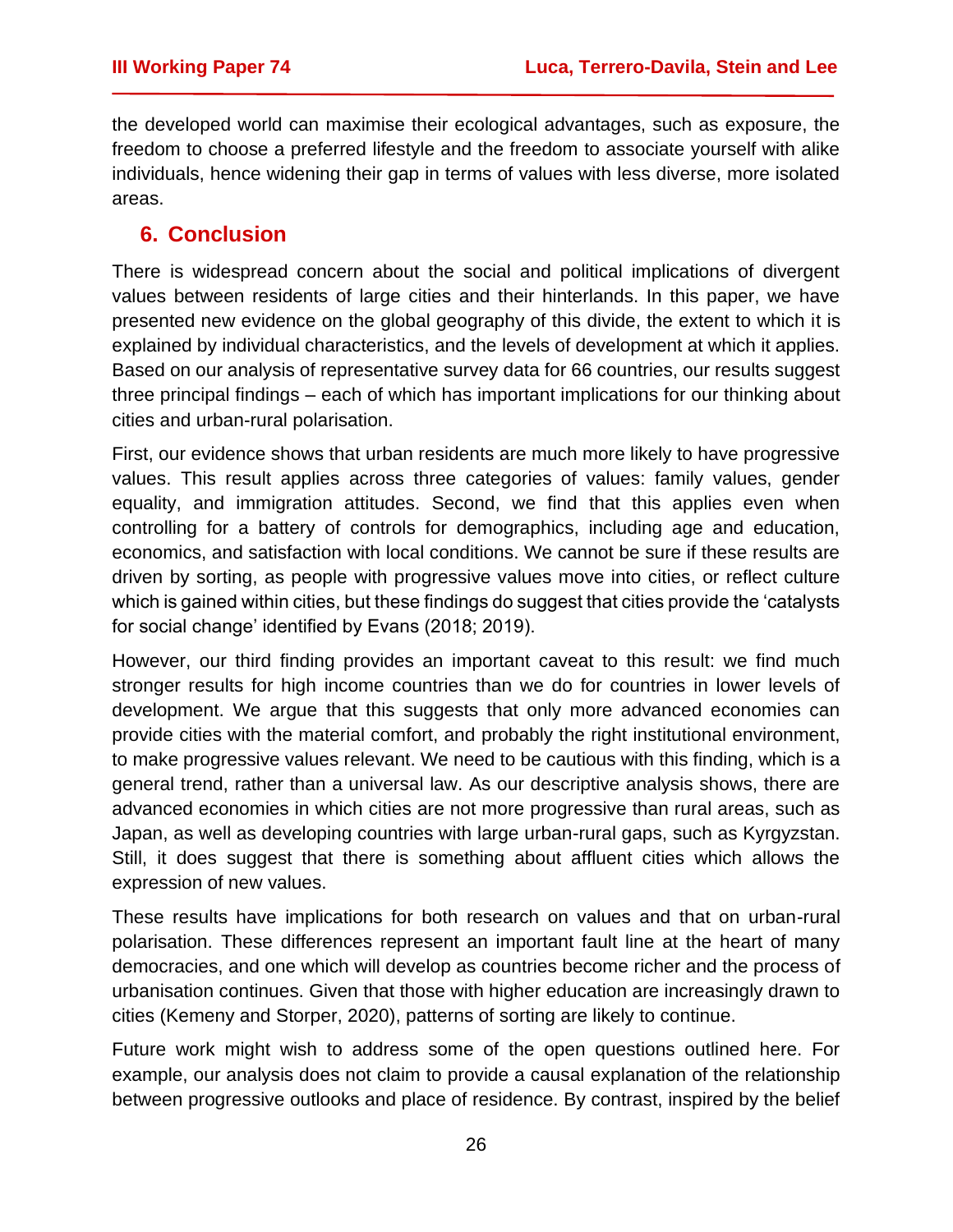that rigorous descriptive evidence is a helpful first-step tool to then develop detailed causal explanations, we aimed to present and discuss a set of robust, systematic crosscountry findings, which might well be analysed in more depth and with the use of more advanced causal inference techniques by future research. Our paper has shown patterns at as large a scale as possible. But doing so limits the extent to which we can identify the mechanisms underpinning our results. Qualitative studies have already become to identify these questions (Evans, 2019), but further econometric work using panel surveys might be able to better identify the extent to which results are driven by socialisation or selective mobility (see Hoogerbrugge and Burger, 2021 for an example).

#### **References**

Ayoub PM and Kollman K (2020) (Same)-sex in the city: Urbanisation and LGBTI rights expansion. *European Journal of Political Research* 60(3). John Wiley & Sons, Ltd: 603– 624. DOI: 10.1111/1475-6765.12418.

Bertrand M, Duflo E and Mullainathan S (2004) How much should we trust differencesin-differences estimates? *Quarterly Journal of Economics*. Oxford Academic. DOI: 10.1162/003355304772839588.

Brenner N and Schmid C (2015) Towards a new epistemology of the urban? *https://doi.org/10.1080/13604813.2015.1014712* 19(2–3). Routledge: 151–182. DOI: 10.1080/13604813.2015.1014712.

Cramer KJ (2016) *The Politics of Resentment : Rural Consciousness in Wisconsin and the Rise of Scott Walker*. Chicago: University of Chicago Press.

Douglass M, Garbaye R and Ho KC (eds) (2019) *The Rise of Progressive Cities East and West*. Singapore: Springer.

Evans A (2019) How Cities Erode Gender Inequality: A New Theory and Evidence from Cambodia. *Gender and Society* 33(6). SAGE Publications Inc.: 961–984. DOI: 10.1177/0891243219865510.

Foa RS and Mounk Y (2016) The danger of deconsolidation. The democratic disconnect. *Journal of Democracy* 27(3): 5–17.

Ford R and Jennings W (2020) The Changing Cleavage Politics of Western Europe. *Annual Review of Political Science*. DOI: 10.1146/annurev-polisci-052217-104957.

Gimpel JG, Lovin N, Moy B, et al. (2020) The Urban–Rural Gulf in American Political Behavior. *Political Behavior* 42(4). Springer: 1343–1368. DOI: 10.1007/s11109-020- 09601-w.

Glaeser EL and Sims H (2015) *Contagion, crime, and congestion: overcoming the donwsides of density*. IGC Growth Brief May 2015. London.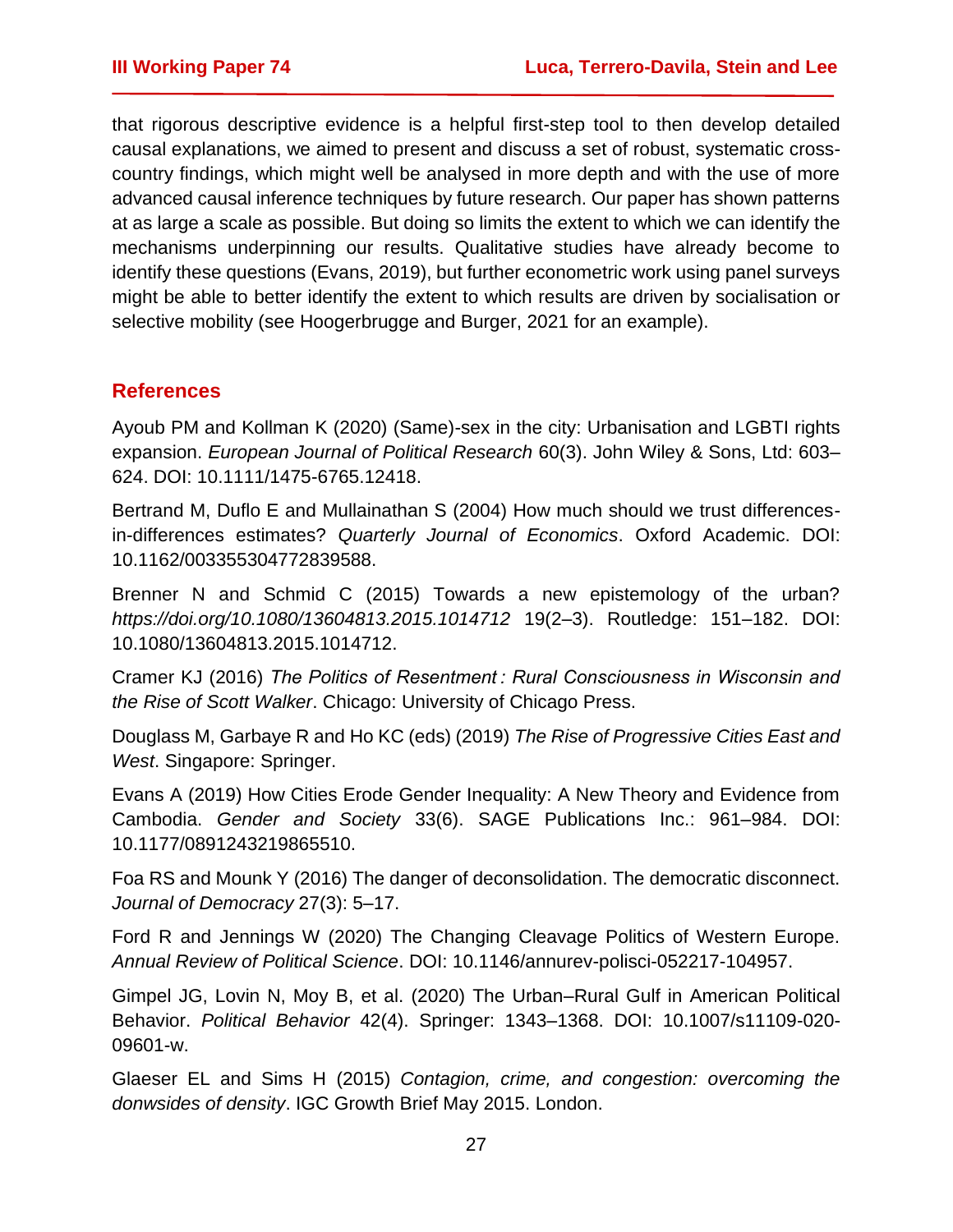Goodwin MJ and Heath O (2016) The 2016 Referendum, Brexit and the Left Behind: An Aggregate-level Analysis of the Result. *The Political Quarterly* 87(3). John Wiley & Sons, Ltd (10.1111): 323–332. DOI: 10.1111/1467-923X.12285.

Green A (2017) Understanding the drivers of internal migration. In: Champion T and Cooke T (eds) *Internal Migration in the Developed World*. Abingdon and New York: Routledge, pp. 31–55.

Harris R and Charlton M (2016) Voting out of the European Union: Exploring the geography of Leave. *Environment and Planning A: Economy and Space* 48(11). SAGE Publications Sage UK: London, England : 2116–2128. DOI: 10.1177/0308518X16665844.

Harvey D (2003) The right to the city. *International Journal of Urban and Regional Research* 27(4). John Wiley & Sons, Ltd: 939–941. DOI: 10.1111/J.0309- 1317.2003.00492.X.

Hoogerbrugge M and Burger M (2021) Selective migration and urban–rural differences in subjective well-being: Evidence from the United Kingdom: *https://doi.org/10.1177/00420980211023052*. SAGE PublicationsSage UK: London, England. DOI: 10.1177/00420980211023052.

Huijsmans T, Harteveld E, van der Brug W, et al. (2021) Are cities ever more cosmopolitan? Studying trends in urban-rural divergence of cultural attitudes. *Political Geography* 86. Elsevier Ltd: 102353. DOI: 10.1016/j.polgeo.2021.102353.

Iammarino S, Rodriguez-Pose A and Storper M (2019) Regional inequality in Europe: evidence, theory and policy implications. *Journal of Economic Geography* 19(2). Narnia: 273–298. DOI: 10.1093/jeg/lby021.

Inglehart R (1977) *The Silent Revolution. Changing Values and Political Styles among Western Publics*. Princeton, NJ: Princeton University Press.

Inglehart R (1997) *Modernization and Postmodernization: Cultural, Economic, and Political Change in 43 Societies*. Princeton, NJ: Princeton University Press.

Inglehart R (2018) *Cultural Evolution*. Cambridge: Cambridge University Press.

Inglehart R and Norris P (2017) Trump and the populist authoritarian parties: The silent revolution in reverse. *Perspectives on Politics*. Cambridge University Press. DOI: 10.1017/S1537592717000111.

Inglehart R and Welzel C (2005) Modernization, cultural change, and democracy: The human development sequence. Cambridge University Press. DOI: 10.1017/CBO9780511790881.

Jacobs J (1969) *The Economy of the Cities*. New york: Random House.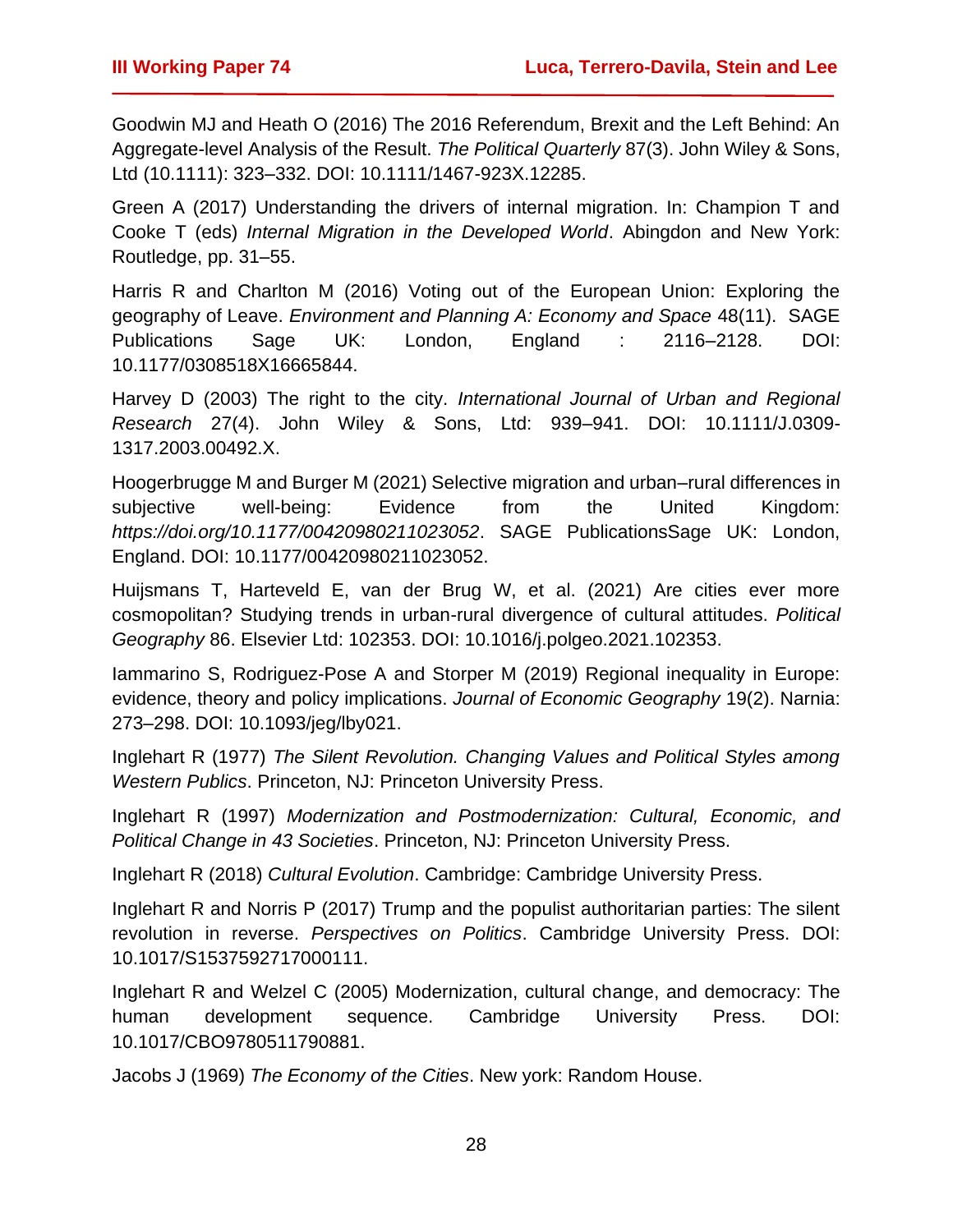Jeffery C and Schakel AH (2013) Editorial: Towards a Regional Political Science. *Regional Studies*. Routledge . DOI: 10.1080/00343404.2012.746443.

Jennings W and Stoker G (2016) The bifurcation of politics: Two Englands. *The Political Quarterly* 87(3). John Wiley & Sons, Ltd (10.1111): 372–382. DOI: 10.1111/1467- 923X.12228.

Johnston R, Manley D, Jones K, et al. (2020) The geographical polarization of the American electorate: a country of increasing electoral landslides? *GeoJournal* 85(1). Springer: 187–204. DOI: 10.1007/s10708-018-9955-3.

Kemeny T and Storper M (2020) *Superstar cities and left-behind places: disruptive innovation, labour demand, and interregional inequality*. LSE III Working Papers 41. London.

Kenny M and Luca D (2021) The urban-rural polarisation of political disenchantment: an investigation of social and political attitudes in 30 European countries. *Cambridge Journal of Regions, Economy and Society* forthcomin.

Kharas H (2017) *The unprecedented expansion of the global middle class. An update*. Global Economy & Development 100. Washington D.C.

Kriesi H (2010) Restructuration of partisan politics and the emergence of a new cleavage based on values. *West European Politics* 33(3): 673–685. DOI: 10.1080/01402381003654726.

Kuper S (2019) The new political battlefield is the road. *Financial Times*, 14 February. London.

Lee N, Morris K and Kemeny T (2018) Immobility and the Brexit vote. *Cambridge Journal of Regions, Economy and Society* 11(1). Oxford University Press: 143–163. DOI: 10.1093/cjres/rsx027.

Lipset SM and Rokkan S (1967) Cleavage structures, party systems, and voter alignments: An introduction. In: Lipset SM and Rokkan S (eds) *Party Systems and Voter Alignments: Cross-National Perspectives*. New York: Free Press, pp. 1–64.

Marcuse P (2010) From critical urban theory to the right to the city. *City* 13(2–3). Routledge : 185–197. DOI: 10.1080/13604810902982177.

Maxwell R (2019) Cosmopolitan immigration attitudes in large European cities: Contextual or compositional effects? *American Political Science Review* 113: 456–474. DOI: 10.1017/S0003055418000898.

McCann P (2019) Perceptions of regional inequality and the geography of discontent: insights from the UK. *Regional Studies*. Routledge. DOI: 10.1080/00343404.2019.1619928.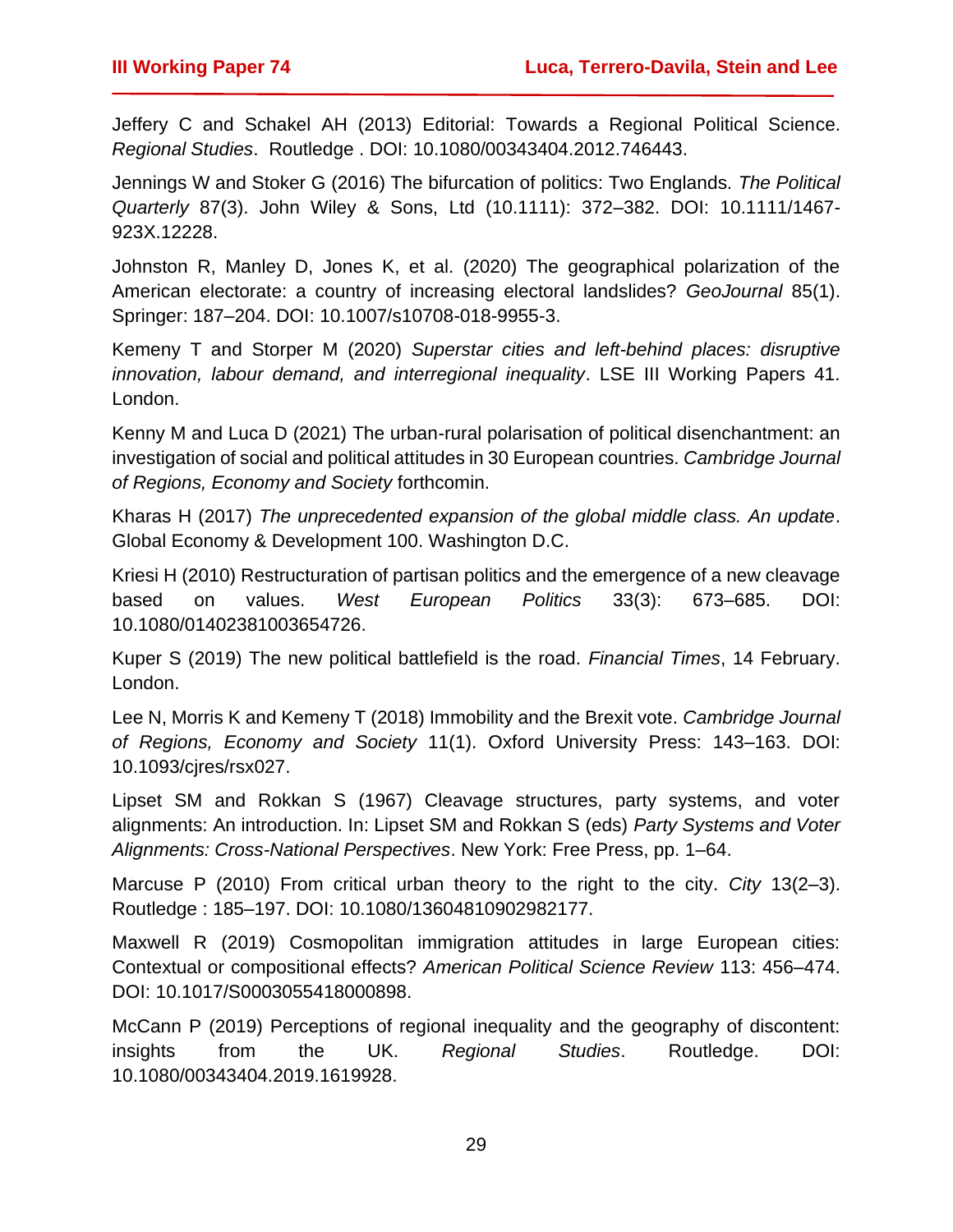McKay L, Jennings W and Stoker G (2021) Political Trust in the "Places That Don't Matter". *Frontiers in Political Science* 3. Frontiers Media SA: 642236. DOI: 10.3389/fpos.2021.642236.

McKay, L. Jennings, W. & Stoker, J. (2022). Is there a geography of discontent? The urban-rural trust gap in global perspective (Working paper)'.

Mitsch F, Lee N and Ralph Morrow E (2021) Faith no more? The divergence of political trust between urban and rural Europe. *Political Geography* 89. Pergamon: 102426. DOI: 10.1016/j.polgeo.2021.102426.

Mutz DC (2018) Status threat, not economic hardship, explains the 2016 presidential vote. *Proceedings of the National Academy of Sciences* 115(19). National Academy of Sciences: E4330–E4339. DOI: 10.1073/PNAS.1718155115.

Parnreiter C (2021) The Janus-faced genius of cities: *https://doi.org/10.1177/00420980211007718*. SAGE PublicationsSage UK: London, England. DOI: 10.1177/00420980211007718.

Peck J (2014) Cities beyond Compare? *https://doi.org/10.1080/00343404.2014.980801* 49(1). Routledge : 160–182. DOI: 10.1080/00343404.2014.980801.

Ravallion M (2010) The Developing World's Bulging (but Vulnerable) Middle Class. *World Development* 38(4): 445–454. DOI: 10.1016/j.worlddev.2009.11.007.

Rodden JA (2019) *Why Cities Lose: The Deep Roots of the Urban-Rural Political Divide*. New York: Basic Books.

Rodríguez-Pose A (2018) The revenge of the places that don't matter (and what to do about it). *Cambridge Journal of Regions, Economy and Society* 11(1): 189–209. Available at: http://eprints.lse.ac.uk/85888/ (accessed 6 December 2017).

Rodrik D (2020) *Why does globalization fuel populism? Economics, culture, and the rise of right-wing populism*. NBER Working Paper Series 27526. Cambridge, MA.

Rokkan S and Urwin D (1983) *Economy, Territory, Identity: Politics of West European Peripheries*. London: Sage Publications.

Roy A (2009) The 21st-Century Metropolis: New Geographies of Theory. *https://doi.org/10.1080/00343400701809665* 43(6). Routledge : 819–830. DOI: 10.1080/00343400701809665.

Sarzynski A (2012) Bigger Is Not Always Better: A Comparative Analysis of Cities and their Air Pollution Impact: *http://dx.doi.org/10.1177/0042098011432557* 49(14). SAGE PublicationsSage UK: London, England: 3121–3138. DOI: 10.1177/0042098011432557.

Scala DJ and Johnson KM (2017) Political Polarization along the Rural-Urban Continuum? The Geography of the Presidential Vote, 2000–2016. *The ANNALS of the*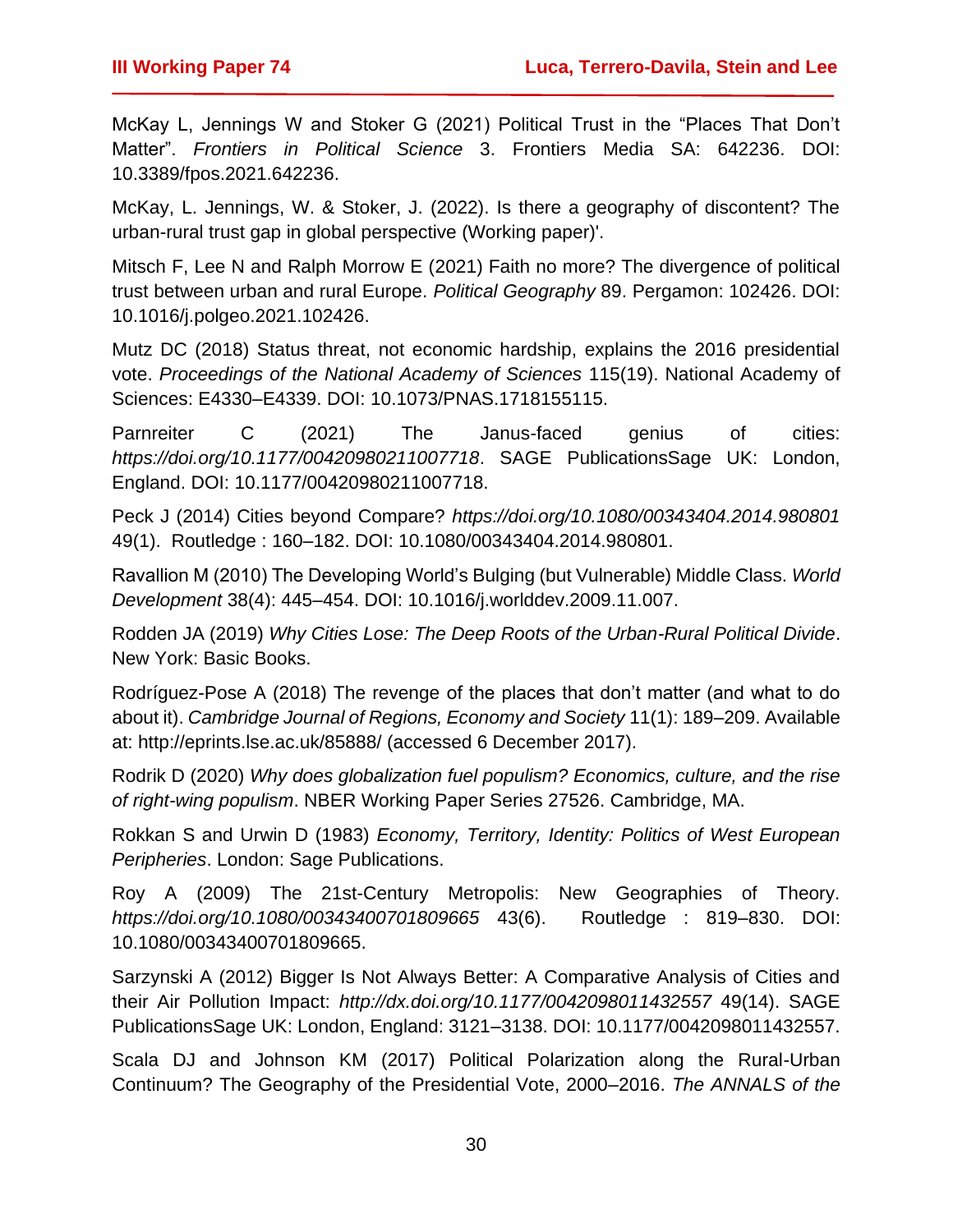*American Academy of Political and Social Science* 672(1). SAGE PublicationsSage CA: Los Angeles, CA: 162–184. DOI: 10.1177/0002716217712696.

Schindler S (2017) Towards a paradigm of Southern urbanism. *City* 21(1). Routledge: 47–64. DOI: 10.1080/13604813.2016.1263494.

Sheppard E, Leitner H and Maringanti A (2013) Provincializing Global Urbanism: A Manifesto. *https://doi.org/10.1080/02723638.2013.807977* 34(7). Routledge : 893–900. DOI: 10.1080/02723638.2013.807977.

Soja EW (2010) *Seeking Spatial Justice*. Globalization and Community Series. Minneapolis: University of Minnesota Press.

Stein J, Buck M and Bjørnå H (2021) The centre–periphery dimension and trust in politicians: the case of Norway. *Territory, Politics, Governance* 9(1). Routledge: 37–55. DOI: 10.1080/21622671.2019.1624191.

UN‐Habitat (2004) The Challenge of Slums: Global Report on Human Settlements 2003. *Management of Environmental Quality: An International Journal* 15(3). Emerald Group Publishing Limited: 337–338. DOI: 10.1108/meq.2004.15.3.337.3.

Vertovec S and Cohen R (eds) (2002) *Conceiving Cosmopolitanism and the Social Experience of Cities*. Oxford: Oxford University Press.

Wessendorf S (2014) *Commonplace Diversity: Social Relations in a Super Diverse Context*. London: Palgrave Macmillan.

Wilkinson W (2018) *The density divide. Urbanization, polarization, and populist backlash*. Research Paper June 2018. Washington, DC.

Wimmer A and Glick Schiller N (2002) Methodological nationalism and beyond: nationstate building, migration and the social sciences. *Global Networks* 2(4). Wiley-Blackwell: 301–334. DOI: 10.1111/1471-0374.00043.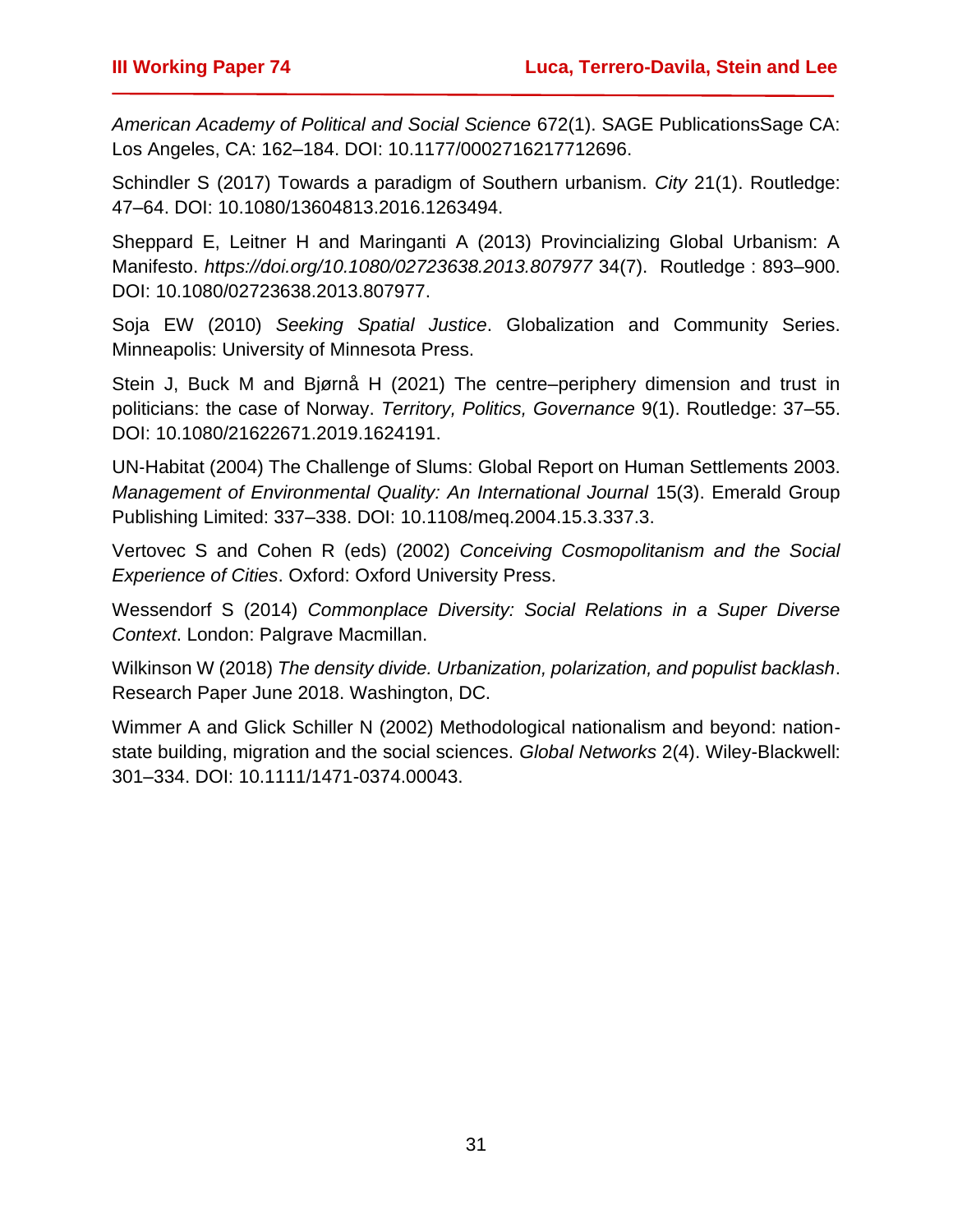# **Appendices**

# **Appendix A.1. List of the countries covered by geocoded data (GHSL SMOD), classified by income levels.**

|             | <b>Upper-middle income</b> |                 | <b>High-income</b> |                | Lower middle and low<br>income |  |
|-------------|----------------------------|-----------------|--------------------|----------------|--------------------------------|--|
| Country     | Obs.                       | Country         | Obs.               | Country        | Obs.                           |  |
| Andorra     | 954                        | Argentina       | 681                | Bangladesh     | 1,078                          |  |
| Cyprus      | 382                        | China           | 2,922              | <b>Bolivia</b> | 1,467                          |  |
| Greece      | 1,008                      | Ecuador         | 990                | Ethiopia       | 1,028                          |  |
| Romania     | 923                        | Kazakhstan      | 814                | Indonesia      | 3,095                          |  |
| <b>US</b>   | 2,177                      | Malaysia        | 400                | Kyrgyzstan     | 1,023                          |  |
|             |                            | Mexico          | 1,576              | Myanmar        | 1,198                          |  |
|             |                            | Russia          | 1,342              | Nicaragua      | 1,189                          |  |
|             |                            | <b>Thailand</b> | 1,290              | Nigeria        | 1,132                          |  |
|             |                            |                 |                    | Pakistan       | 1,698                          |  |
|             |                            |                 |                    | Philippines    | 1,112                          |  |
|             |                            |                 |                    | Tunisia        | 1,148                          |  |
|             |                            |                 |                    | Vietnam        | 1,200                          |  |
|             |                            |                 |                    | Zimbabwe       | 1,167                          |  |
| 5 countries | 5,444                      | 8 countries     | 10,015             | 13 countries   | 17,535                         |  |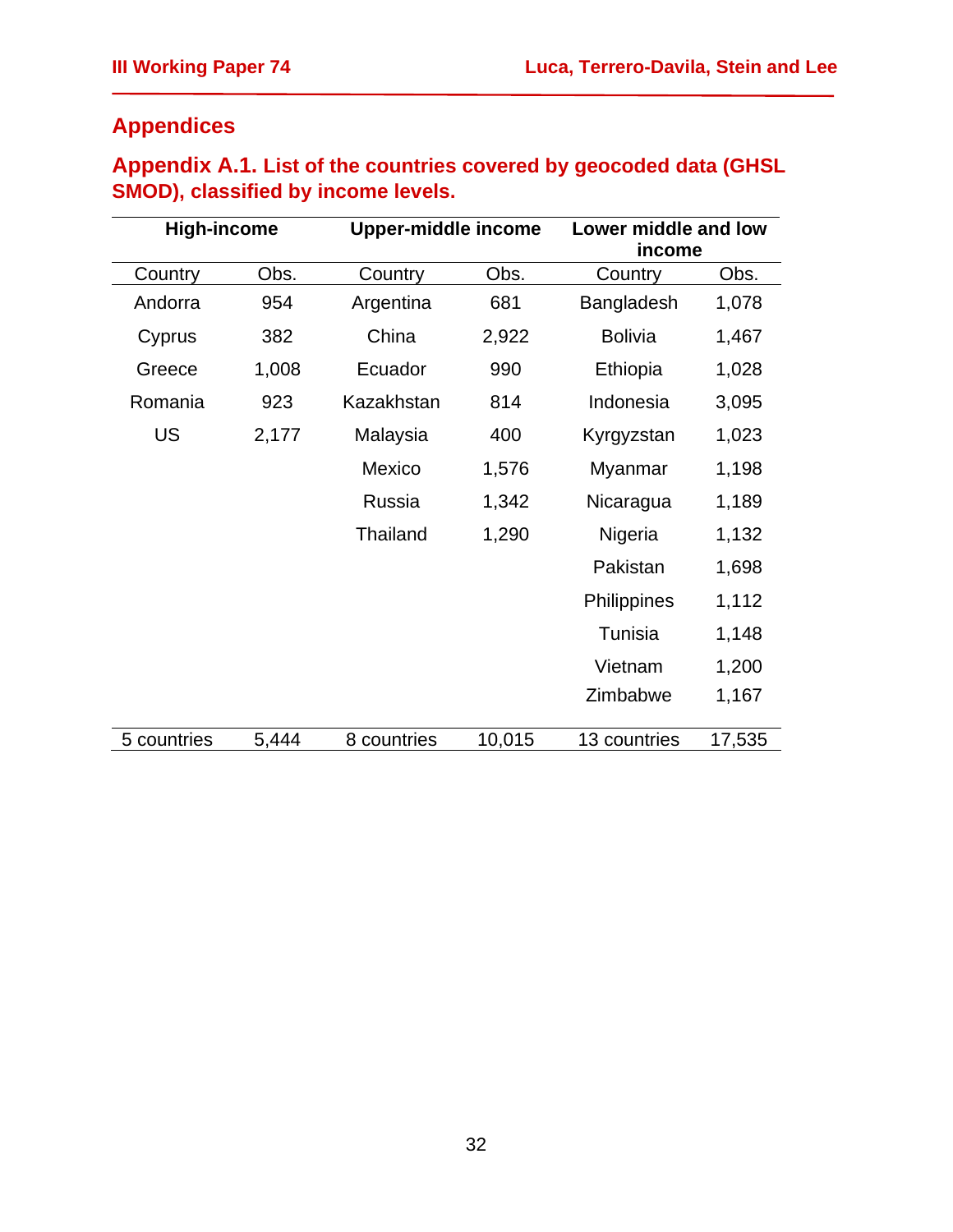# **Appendix A.2. Weighted descriptive statistics.**

| <b>Variable</b>                              | Obs.   | <b>Mean</b> | <b>SD</b>      | Min            | <b>Max</b>     |
|----------------------------------------------|--------|-------------|----------------|----------------|----------------|
| Progressive Values Index                     | 81,570 | 4.99        | 1.688          | 1              | 10             |
| Place of residence: over 500K                | 81,570 | .364        | $\overline{0}$ | 1              | .157           |
| Place of residence: between 100 and<br>500 K | 81,570 | .385        | 0              | 1              | .181           |
| Place of residence: between 20 and<br>100K   | 81,570 | 0.218       | .413           | $\overline{0}$ | 1              |
| Place of residence: between 5 and 20K        | 81,570 | 0.193       | .395           | $\overline{0}$ | 1              |
| Place of residence: under 5K                 | 81,570 | 0.251       | .433           | $\overline{0}$ | 1              |
| Age                                          | 81,570 | 4.025       | 1.708          | 1              | $\overline{7}$ |
| Gender                                       | 81,570 | 1.534       | .499           | 1              | $\overline{2}$ |
| Immigration status                           | 81,570 | 1.049       | .217           | 1              | $\overline{2}$ |
| <b>Education attainment</b>                  | 81,570 | 2.18        | .638           | 1              | 3              |
| Household income                             | 81,570 | 4.866       | 2.355          | 1              | 10             |
| <b>Employment status</b>                     | 81,570 | 3.109       | 2.082          | 1              | 8              |
| Satisfaction with life                       | 81,570 | 7.265       | 2.202          | 1              | 10             |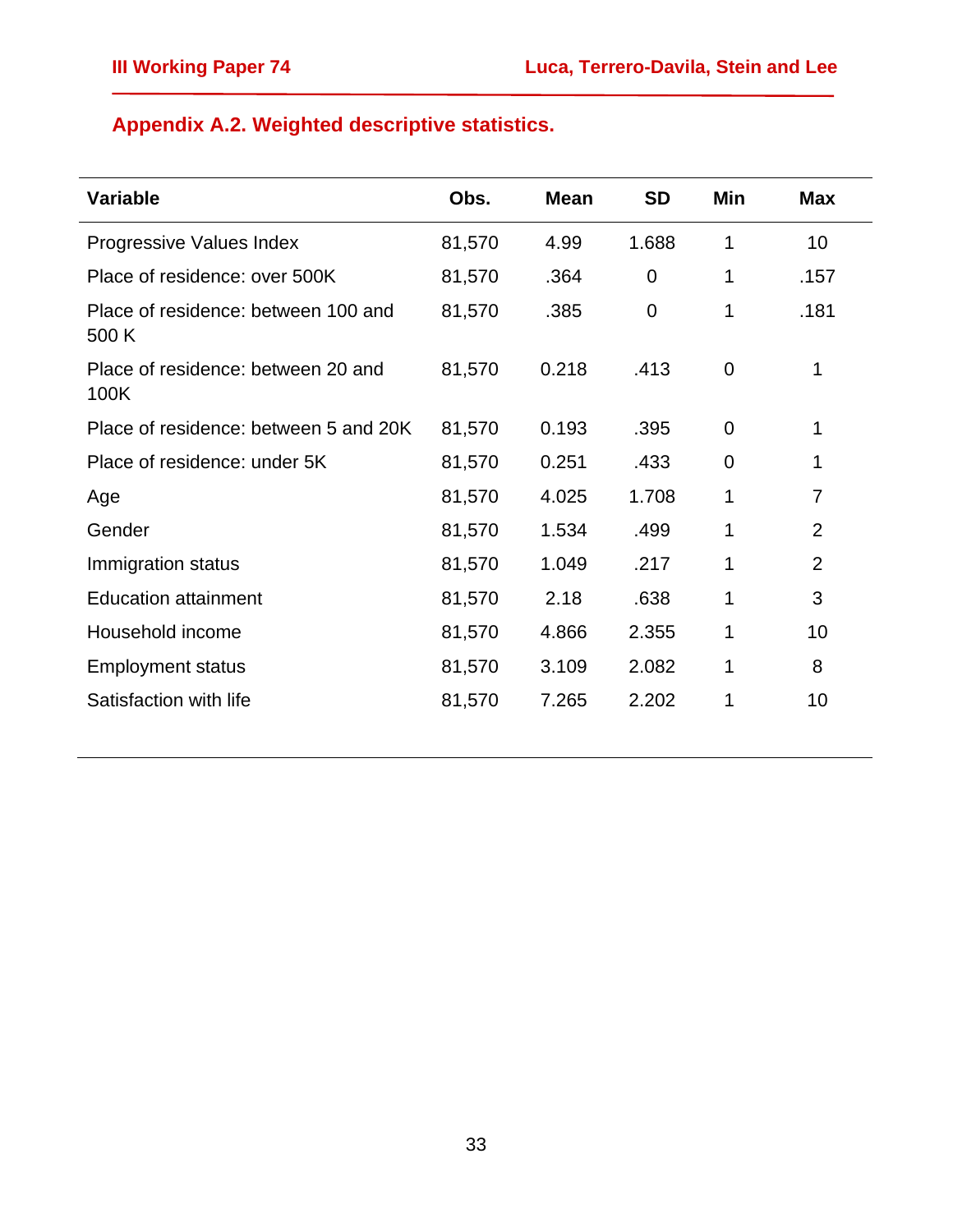# **Appendix A.3. Description of variables.**

| <b>Variable</b>       | Type,<br>range    | <b>WVS/EVS questionnaire</b>                                                                                                                                                                                                                              |
|-----------------------|-------------------|-----------------------------------------------------------------------------------------------------------------------------------------------------------------------------------------------------------------------------------------------------------|
| Progressive<br>values | Ordinal,<br>1/10. | Index variable derived (as per section 3) from the<br>following questions:                                                                                                                                                                                |
|                       |                   | - "Please tell me for each of the following actions<br>whether you think it can always be justified, never be<br>justified, or something in between, using this card:<br>Abortion / Homosexuality / Prostitution / Divorce /<br>Euthanasia / Casual Sex". |
|                       |                   | - "For each of the following statements I read out, can<br>you tell me how strongly you agree or disagree with<br>each. Do you strongly agree, agree, disagree, or<br>strongly disagree?                                                                  |
|                       |                   | On the whole, men make better political leaders than<br>women do / On the whole, men make better business<br>executives than women do"                                                                                                                    |
|                       |                   | - "How would you feel about the following statements?<br>Do you agree or disagree with them? When jobs are<br>scarce, employers should give priority to people of this<br>country over immigrants"                                                        |
|                       |                   | - "Now we would like to know your opinion about the<br>people from other countries who come to live in [your<br>country] - the immigrants. How would you evaluate the<br>impact of these people on the development of [your<br>country]"                  |
| Place of<br>residence | Ordinal,<br>1/5.  | "Size of the place where interview was conducted":<br>Under 5K, 5-20K, 20-100K, 100-500K, over 500K.                                                                                                                                                      |
| Age                   | Ordinal,          | Age group of respondents: <21, 21-29,30-39,40-49,50-                                                                                                                                                                                                      |
|                       | 1/7               | 59,60-69,70-79,>80.                                                                                                                                                                                                                                       |
| Gender                | Nominal,          | Gender of respondent: male or female.                                                                                                                                                                                                                     |
|                       | Binary.           |                                                                                                                                                                                                                                                           |
| Immigration           | Nominal,          | "Were you born in this country or are you an immigrant                                                                                                                                                                                                    |
| status                | binary.           | to this country?"                                                                                                                                                                                                                                         |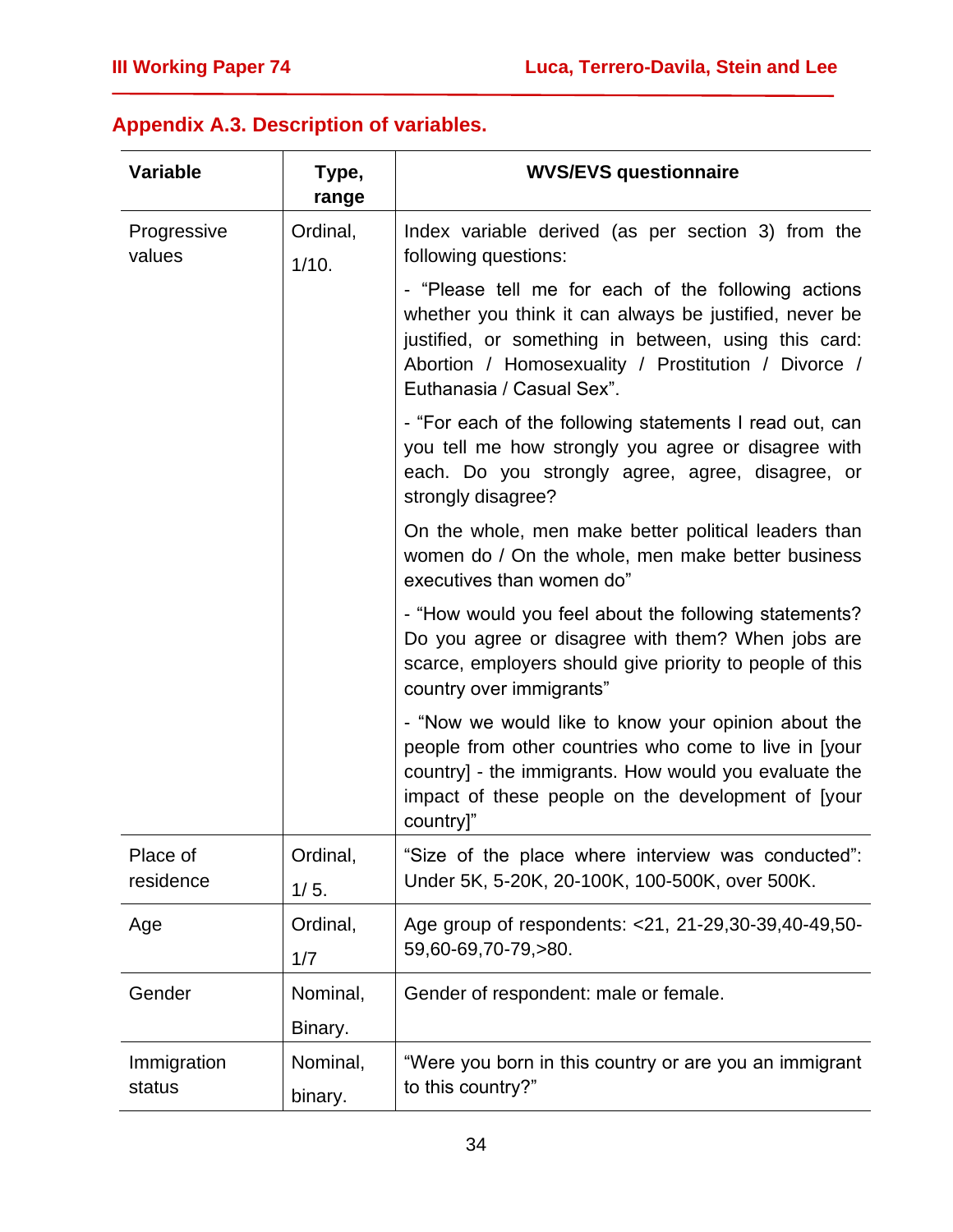| Educational<br>Attainment | Ordinal,<br>1/9              | "What is the highest educational level that you, your<br>spouse, your mother and your father have attained?"<br>Coded following one-digit ISCED - 2011.                                                                                                                                                                                |
|---------------------------|------------------------------|----------------------------------------------------------------------------------------------------------------------------------------------------------------------------------------------------------------------------------------------------------------------------------------------------------------------------------------|
| Household<br>Income       | Ordinal,<br>1/10             | "On this card is an income scale on which 1 indicates<br>the lowest income group and 10 the highest income<br>group in your country. We would like to know in what<br>group your household is. Please, specify the appropriate<br>number, counting all wages, salaries, pensions and<br>other incomes that come in. (Code one number)" |
| Employment<br>status      | Nominal,<br>8<br>categories. | "Are you employed now or not? If yes, about how many<br>hours a week? If more than one job: only for the main<br>job. Interviewer: code only ONE option from 1 to 8 for<br>the respondent.".                                                                                                                                           |
| Satisfaction with<br>life | Ordinal,<br>1/10             | "All things considered, how satisfied are you with your<br>life as a whole these days? Using this card on which 1<br>means you are "completely dissatisfied" and 10 means<br>you are "completely satisfied" where would you put your<br>satisfaction with your life as a whole? (Code one<br>number)"                                  |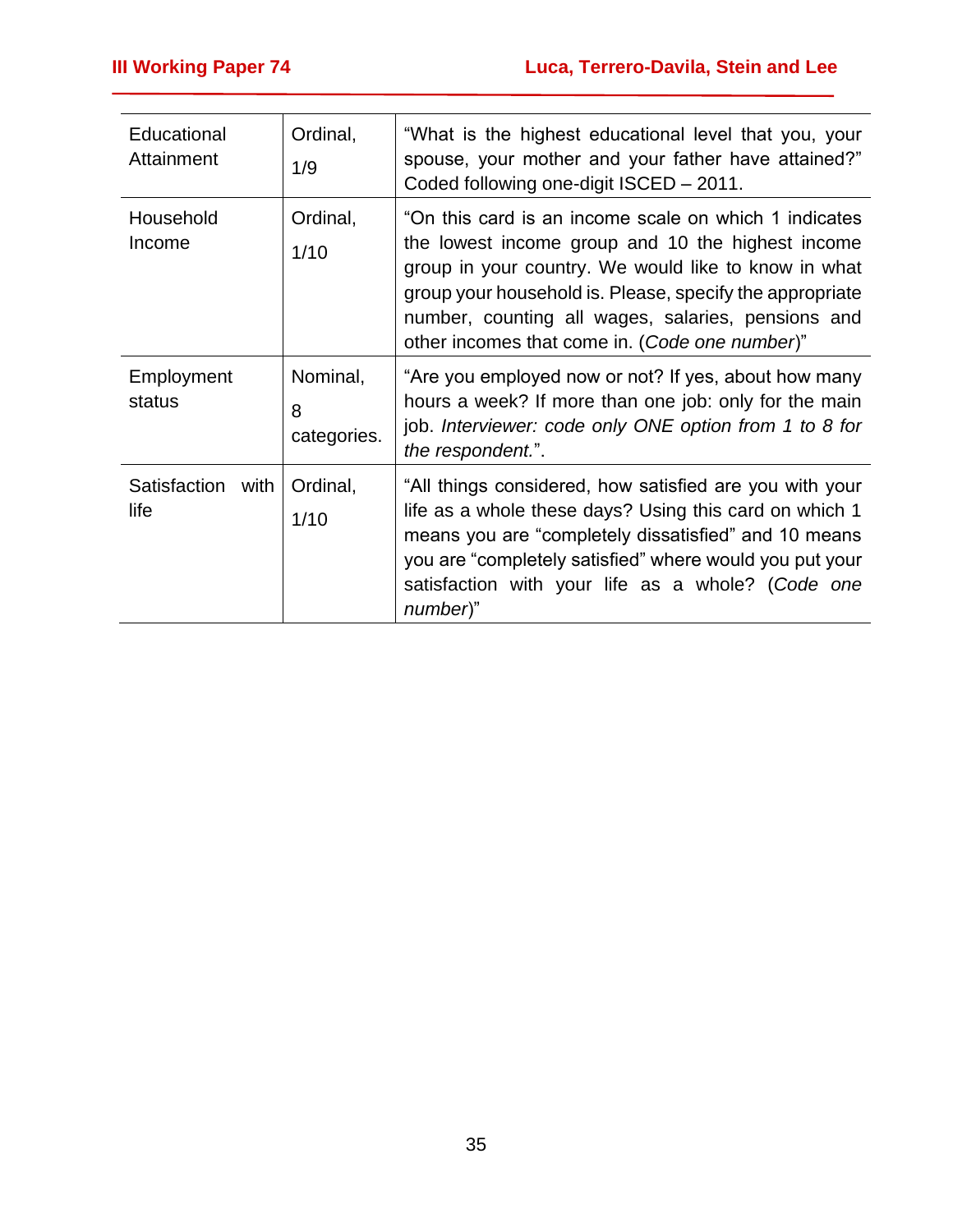| ivgivuv volimatool      |                                                 |             |             |             |  |  |
|-------------------------|-------------------------------------------------|-------------|-------------|-------------|--|--|
|                         | (1)                                             | (2)         | (3)         | (4)         |  |  |
|                         | Dependent variable: Index of Progressive Values |             |             |             |  |  |
| Large cities (100-500K) | $-0.199***$                                     | $-0.165***$ | $-0.164***$ | $-0.163***$ |  |  |
|                         | (0.054)                                         | (0.055)     | (0.057)     | (0.057)     |  |  |
| Middle cities (20-100K) | $-0.350***$                                     | $-0.273***$ | $-0.265***$ | $-0.263***$ |  |  |
|                         | (0.051)                                         | (0.050)     | (0.052)     | (0.052)     |  |  |
| <b>Towns (5-20K)</b>    | $-0.495***$                                     | $-0.380***$ | $-0.363***$ | $-0.362***$ |  |  |
|                         | (0.062)                                         | (0.060)     | (0.062)     | (0.062)     |  |  |
| Rural areas (under 5K)  | $-0.579***$                                     | $-0.425***$ | $-0.404***$ | $-0.403***$ |  |  |
|                         | (0.061)                                         | (0.057)     | (0.059)     | (0.059)     |  |  |
| <b>Country FE</b>       | Yes                                             | Yes         | Yes         | Yes         |  |  |
| Demographics            | <b>No</b>                                       | Yes         | Yes         | Yes         |  |  |
| Economics               | <b>No</b>                                       | <b>No</b>   | Yes         | Yes         |  |  |
| Satisfaction            | <b>No</b>                                       | <b>No</b>   | <b>No</b>   | Yes         |  |  |
| <b>Observations</b>     | 81,570                                          | 81,570      | 81,570      | 81,570      |  |  |

# **Appendix A.4. Robustness check: ordinal logit regressions of all specifications.**

**Table A.4. The urban-rural gap in progressive values: robust ordered logistic estimates.**

Notes: Standard errors clustered by country in parentheses \*\*\* p<0.01, \*\* p<0.05, \* p<0.1. The table reports coefficients for each category in relation to the baseline ("Very large cities over 500K inhabitants").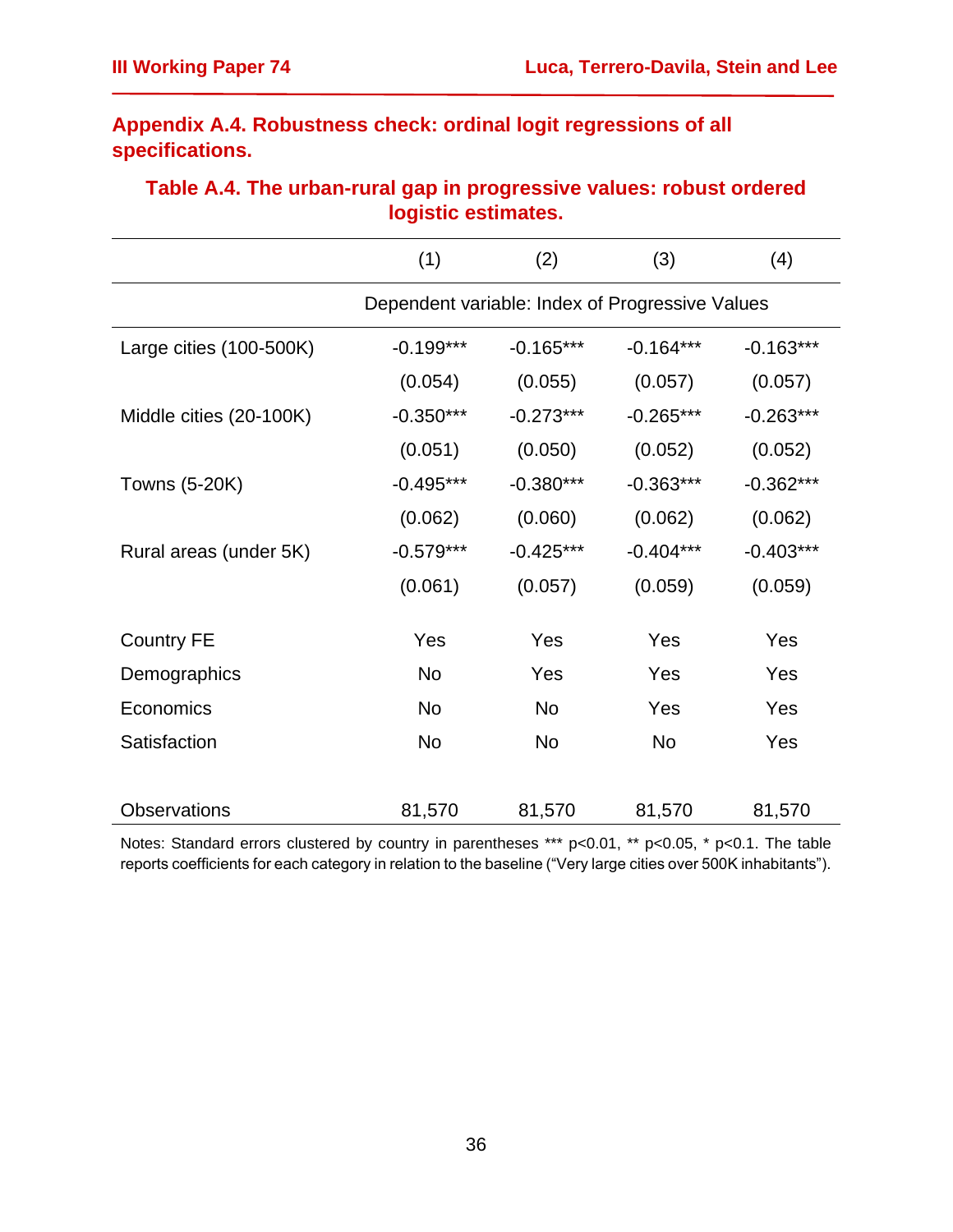# **Appendix A.5. Robustness check: multilevel regressions of all specifications**

## **Table A.5. The urban-rural gap in progressive values: multilevel estimates – individuals nested within countries.**

|                                          | (1)         | (2)                                      | (3)         | (4)         |
|------------------------------------------|-------------|------------------------------------------|-------------|-------------|
|                                          |             | Dependent variable: Index of Progressive |             |             |
| Values                                   |             |                                          |             |             |
| Large cities (100-500K)                  | $-0.143***$ | $-0.116***$                              | $-0.114***$ | $-0.113***$ |
|                                          | (0.039)     | (0.039)                                  | (0.039)     | (0.039)     |
| Middle cities (20-100K)                  | $-0.256***$ | $-0.193***$                              | $-0.186***$ | $-0.185***$ |
|                                          | (0.038)     | (0.036)                                  | (0.036)     | (0.036)     |
| <b>Towns (5-20K)</b>                     | $-0.349***$ | $-0.259***$                              | $-0.246***$ | $-0.245***$ |
|                                          | (0.046)     | (0.043)                                  | (0.043)     | (0.043)     |
| Rural areas (under 5K)                   | $-0.415***$ | $-0.296***$                              | $-0.281***$ | $-0.280***$ |
|                                          | (0.046)     | (0.041)                                  | (0.042)     | (0.042)     |
| <b>Country FE</b>                        | Yes         | Yes                                      | Yes         | Yes         |
| Demographics                             | <b>No</b>   | Yes                                      | Yes         | Yes         |
| Economics                                | <b>No</b>   | <b>No</b>                                | Yes         | Yes         |
| Satisfaction                             | <b>No</b>   | <b>No</b>                                | <b>No</b>   | Yes         |
|                                          |             |                                          |             |             |
| <b>Observations</b>                      | 81,570      | 81,570                                   | 81,570      | 81,570      |
| Snijders/Bosker R2<br>Level 1            | 0.016       | 0.043                                    | 0.055       | 0.063       |
| Snijders/Bosker R2<br>Level <sub>2</sub> | 0.024       | 0.002                                    | 0.023       | 0.039       |

Notes: Individuals nested within countries. \*\*\* p<0.01, \*\* p<0.05, \* p<0.1. The table reports coefficients for each category in relation to the baseline ("Very large cities over 500K inhabitants").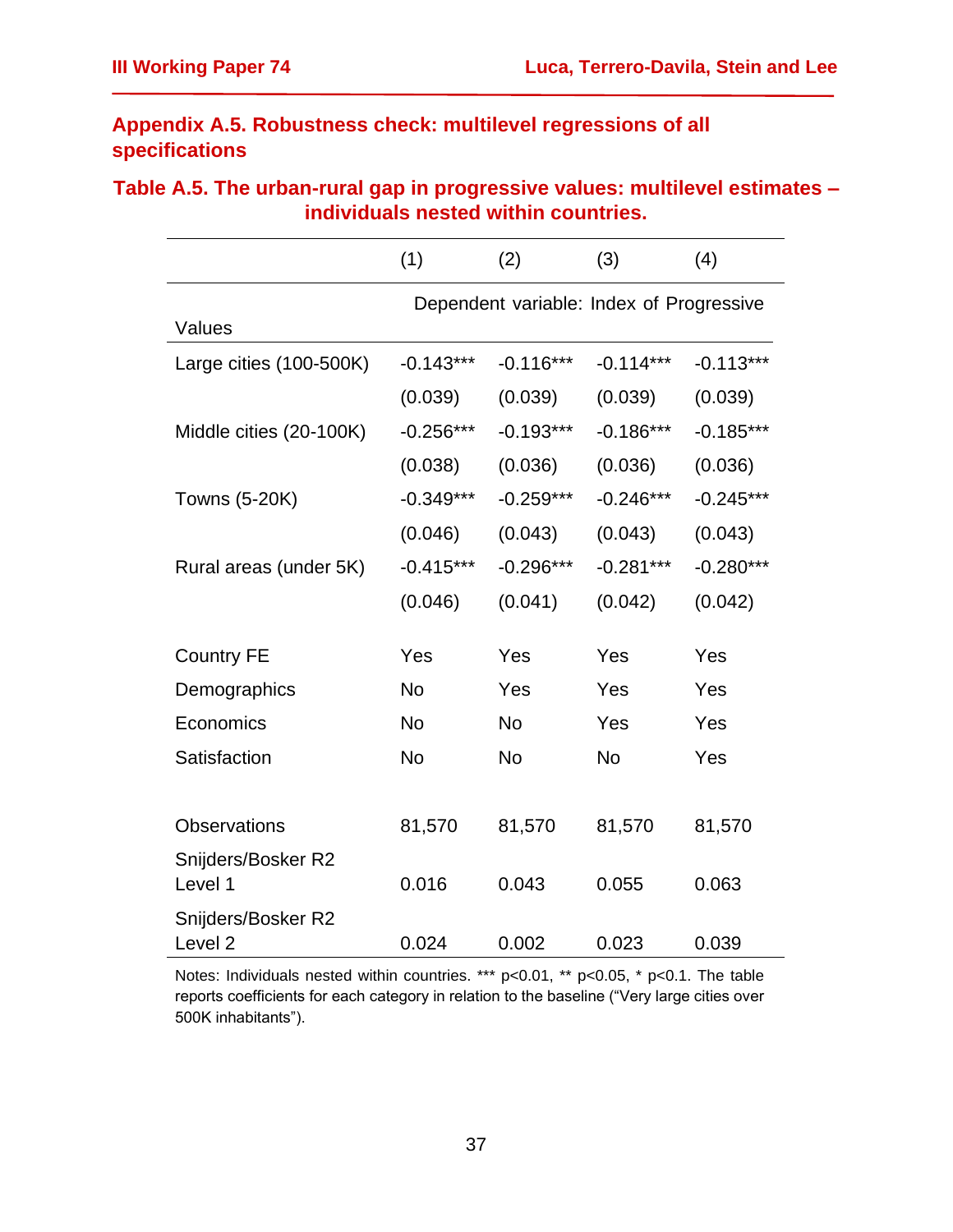# **Appendix A.6. Robustness check: OLS estimates using geocoded information (GHSL SMOD)**

**Table A.6. The urban-rural gap in progressive values: OLS estimates using geocoded information (GHSL SMOD).**

|                           | (1)                                             | (2)         | (3)            | (4)         |  |  |
|---------------------------|-------------------------------------------------|-------------|----------------|-------------|--|--|
|                           | Dependent variable: Index of Progressive Values |             |                |             |  |  |
| Urban clusters            | $-0.186***$                                     | $-0.146***$ | $-0.145***$    | $-0.144***$ |  |  |
|                           | (0.039)                                         | (0.035)     | (0.036)        | (0.036)     |  |  |
| <b>Rural areas</b>        | $-0.217***$                                     | $-0.165***$ | $-0.159***$    | $-0.157***$ |  |  |
|                           | (0.051)                                         | (0.044)     | (0.043)        | (0.043)     |  |  |
|                           |                                                 |             |                |             |  |  |
| <b>Country FE</b>         | Yes                                             | Yes         | Yes            | Yes         |  |  |
| Demographics              | <b>No</b>                                       | Yes         | Yes            | Yes         |  |  |
| Economics                 | No                                              | <b>No</b>   | Yes            | Yes         |  |  |
| Satisfaction              | No                                              | <b>No</b>   | N <sub>o</sub> | Yes         |  |  |
|                           |                                                 |             |                |             |  |  |
| <b>Observations</b>       | 32,994                                          | 32,751      | 31,897         | 31,851      |  |  |
| <b>Adjusted R-squared</b> | 0.424                                           | 0.445       | 0.442          | 0.444       |  |  |

Notes: Standard errors clustered by country in parentheses \*\*\* p<0.01, \*\* p<0.05, \* p<0.1. The table reports coefficients for each category in relation to the baseline ("Urban centres").